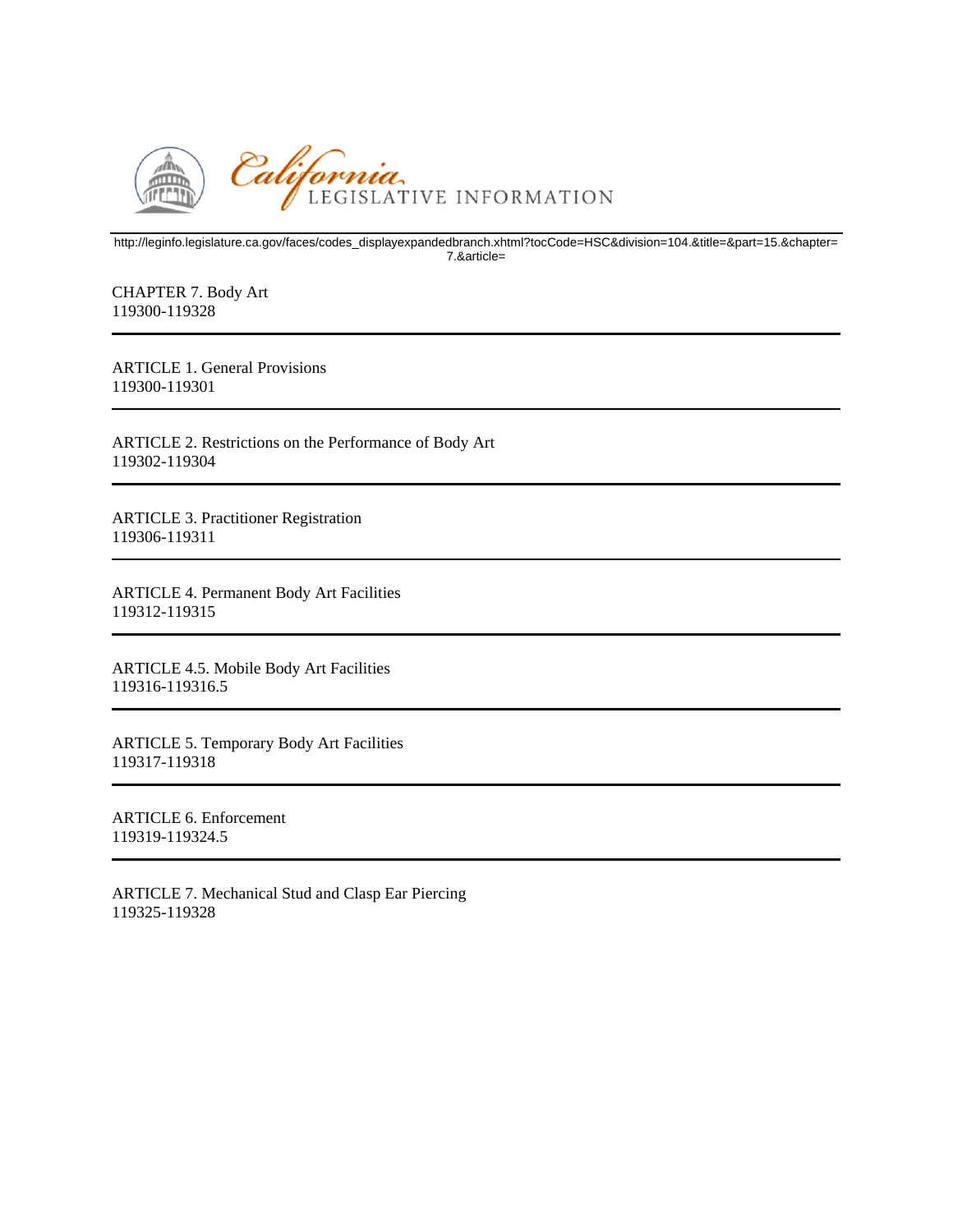#### CODE TEXT

#### **HEALTH AND SAFETY CODE ‐ HSC**

**DIVISION 104. ENVIRONMENTAL HEALTH [106500 ‐ 119405]**

*( Division 104 added by Stats. 1995, Ch. 415, Sec. 6. )*

#### **PART 15. MISCELLANEOUS REQUIREMENTS [118375 ‐ 119405]**

*( Part 15 added by Stats. 1995, Ch. 415, Sec. 6. )*

**CHAPTER 7. Body Art [119300 ‐ 119328]**

*( Chapter 7 repealed and added by Stats. 2011, Ch. 638, Sec. 2. )*

### **ARTICLE 1. General Provisions [119300 ‐ 119301]**

*( Article 1 added by Stats. 2011, Ch. 638, Sec. 2. )*

#### **119300.**

(a) This chapter shall be known, and may be cited, as the Safe Body Art Act.

(b) The purpose of this chapter is to provide minimum statewide standards for the regulation of persons engaged in the business or performance of tattooing, body piercing, branding, and the application of permanent cosmetics in California. These requirements are intended to protect both the practitioner and the client from transmission of infectious diseases through the application of proper body art procedures and the control of cross‐contamination of instruments and supplies. *(Amended by Stats. 2013, Ch. 555, Sec. 1. Effective January 1, 2014.)*

#### **119301.**

For purposes of this chapter, the following definitions shall apply:

(a) "Antiseptic solution" means a liquid or semiliquid substance that is approved by the federal Food and Drug Administration to reduce the number of microorganisms present on the skin and on mucosal surfaces.

(b) "Bloodborne pathogen" means a disease‐causing microorganism that, when present in the blood, can be transmitted to humans, including, but not limited to, hepatitis B virus (HBV), hepatitis C virus (HCV), and human immunodeficiency virus (HIV).

(c) "Body art" means body piercing, tattooing, branding, or application of permanent cosmetics. (d) "Body art facility" means the specified building, section of a building, or vehicle in which a practitioner performs, or demonstrates for the purpose of instruction, body art, including reception areas, the procedure area, and the decontamination and sterilization area. "Body art facility" does not include a facility that only pierces the ear with a disposable, single‐use, presterilized clasp and stud or solid needle that is applied using a mechanical device to force the needle or stud through the ear. (e) "Body piercing" means the creation of an opening in a human body for the purpose of inserting jewelry or other decoration. "Body piercing" includes, but is not limited to, the piercing of an ear, including the tragus, lip, tongue, nose, or eyebrow. "Body piercing" does not include the piercing of an ear, except for the tragus, with a disposable, single-use, presterilized stud and clasp or solid needle that is applied using a mechanical device to force the needle or stud through the ear.

(f) "Branding" means the process in which a mark or marks are burned into human skin tissue with a hot iron or other instrument, with the intention of leaving a permanent scar.

(g) "Client" means an individual upon whom a practitioner performs body art.

(h) "Decontamination and sterilization area" means a room, or specific section of a room, that is set apart and used only to decontaminate and sterilize instruments.

(i) "Department" means the State Department of Public Health.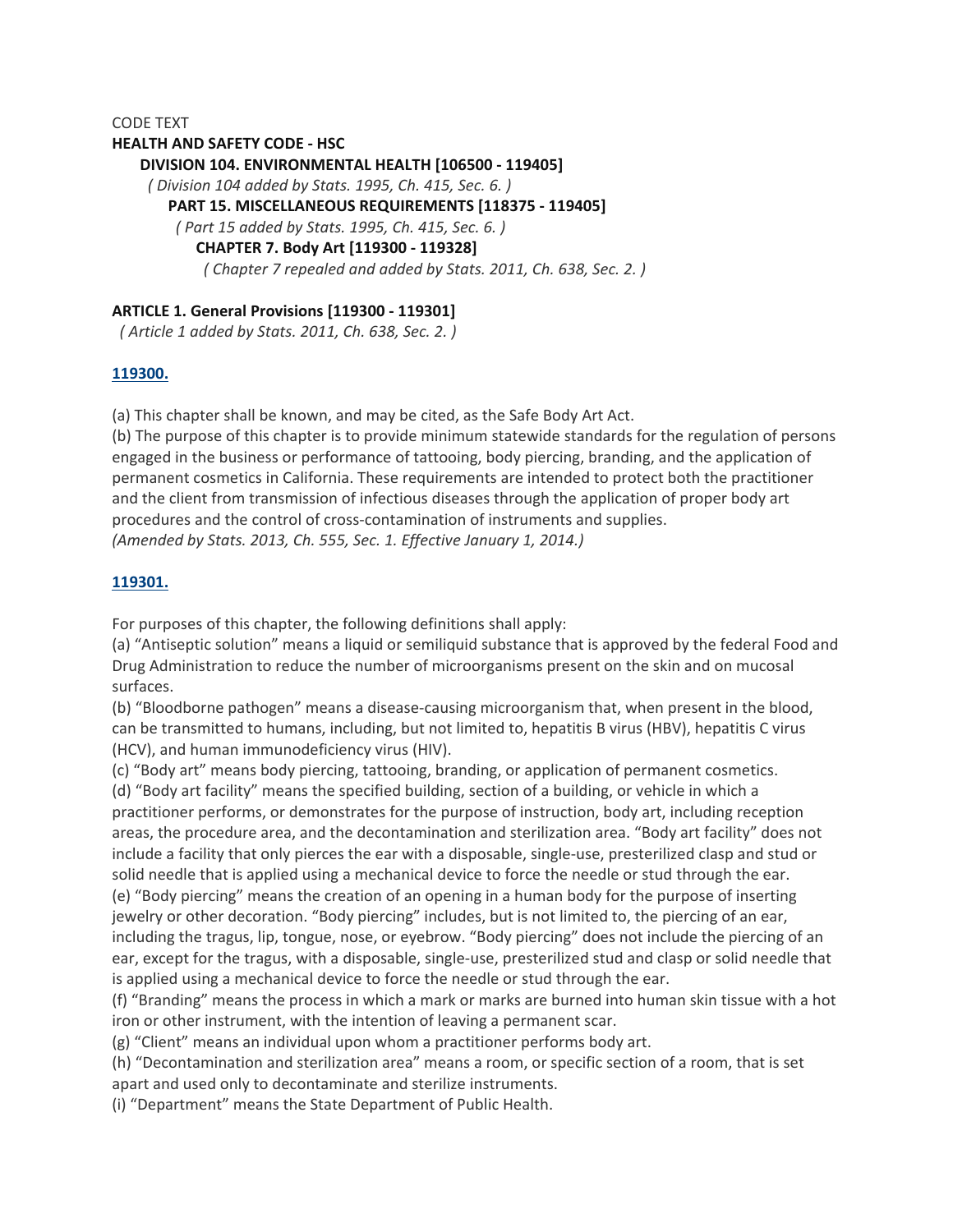(j) "Decontamination" means the use of physical or chemical means to remove, inactivate, or destroy bloodborne pathogens on a surface or item to the point where the pathogens are no longer capable of transmitting infectious particles and the surface or item is rendered safe for handling, use, or disposal. (k) "Disinfectant" means a product that is registered by the federal Environmental Protection Agency and the Department of Pesticide Regulation, as indicated on the label, to reduce or eliminate the presence of disease‐causing microorganisms, including human immunodeficiency virus (HIV) and hepatitis B virus (HBV) for use in decontaminating work surfaces.

(l) "Enforcement officer" means all local health officers, directors of environmental health, and duly authorized registered environmental health specialists and environmental health specialist trainees.

(m) "Hand hygiene" means either of the following:

(1) Thoroughly washing all surfaces of the hands and under the fingernails with soap and warm water. (2) In the absence of contamination with blood or other bodily fluids, or obvious soiling, applying an antiseptic solution to all the surfaces of the hands and underneath the fingernails.

(n) "Instrument" means a nonmedical application device used in performing body art, including, but not limited to, needles, needle bars, needle tubes, forceps, hemostats, tweezers, razors, or razor blades. (o) "Local enforcement agency" means the local health agency of the county, city, or city and county. In jurisdictions where the local health agency and the environmental health agency are separate departments, the jurisdiction shall specify which entity will be the local enforcement agency for purposes of this chapter.

(p) "Mucosal surface" means the moisture‐secreting membrane lining of all body cavities or passages that communicates with the exterior, including, but not limited to, the nose, mouth, vagina, and urethra.

(q) "Owner" means either of the following:

(1) The person or persons whose name or names appear on the health permit, business license, property deed, or rental agreement of the body art facility.

(2) A person, acting as a principal of a corporation or partnership, who employs practitioners to perform body art or other activity regulated by this chapter.

(r) "Permanent cosmetics" means the application of pigments in human skin tissue for the purpose of permanently changing the color or other appearance of the skin. This includes, but is not limited to, permanent eyeliner, eyebrow, or lip color.

(s) "Potable water" means water that complies with the standards for transient noncommunity water systems pursuant to the California Safe Drinking Water Act (Chapter 4 (commencing with Section 116275) of Part 12).

(t) "Practitioner" means a person who performs body art on a client.

(u) "Procedure area" means a room, or designated portion of a room, that is set apart and only used to perform body art.

(v) "Procedure site" means the area or location on the human body selected for the placement of body art.

(w) "Sharps waste" means a device or instrument that has acute, rigid corners, edges, or protuberances capable of cutting or piercing the skin, that has been used in the performance of body art, and has not been disinfected or sterilized following use, including, but not limited to, any of the following:

(1) Tattooing needles and needle bars.

(2) Disposable piercing needles.

(3) Disposable razors.

(x) "Sharps waste container" means a rigid, puncture resistant, commercial container that, when sealed, is leak resistant and cannot be reopened without great difficulty. Sharps containers shall be designed and constructed specifically for the proper containment of sharps waste.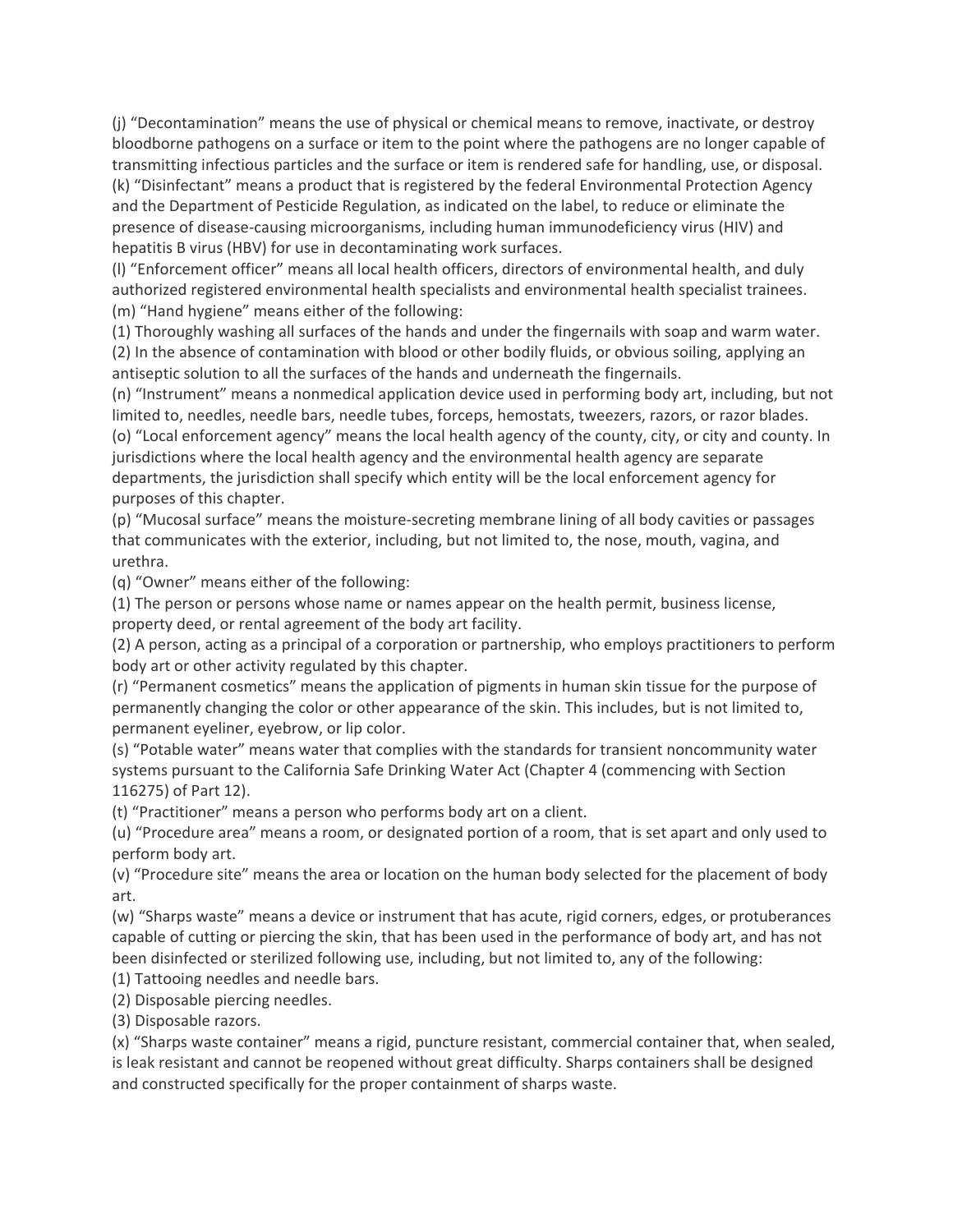(y) "Sponsor" means an individual or business entity, including an event coordinator or manager, responsible for the organization of a convention, trade show, or other temporary event that includes a body art demonstration booth. A sponsor may also be a body art practitioner.

(z) "Sterilization" means the complete destruction of all microbial life forms, including spores.

(aa) "Tattooing" means the insertion of pigment in human skin tissue by piercing with a needle.

(ab) "Vehicle" means a vehicle that has been fitted or designed to perform body art.

(ac) "Warm water" means water that is supplied through a mixing valve or combination faucet at a temperature of at least 100 degrees Fahrenheit.

(ad) "Workstation" means the area within a procedure area where a practitioner performs body art. The workstation includes, but is not limited to, the client chair or table, counter, mayo stand, instrument tray, storage drawer, and practitioner's chair.

*(Amended by Stats. 2013, Ch. 555, Sec. 2. Effective January 1, 2014.)*

### **ARTICLE 2. Restrictions on the Performance of Body Art [119302 ‐ 119304]**

*( Article 2 added by Stats. 2011, Ch. 638, Sec. 2. )*

#### **119302.**

(a) Pursuant to Section 653 of the Penal Code, a client shall be at least 18 years of age to be offered or to receive a tattoo or permanent cosmetics application, regardless of parental consent.

(b) Pursuant to Section 652 of the Penal Code, persons under 18 years of age shall not be offered or receive a body piercing unless the piercing is performed in the presence of his or her parent or guardian. (c) A client shall be at least 18 years of age to be offered or to receive a branding, regardless of parental consent.

(d) The piercing or application of permanent cosmetics to the nipples or genitals of a minor is prohibited. The application of permanent cosmetics to the nipples of a minor is authorized when applied by a registered permanent cosmetic technician with the consent of the minor's parent or guardian and as directed by a physician.

(e) A body art facility may refuse to perform body piercing on a minor, regardless of parental or guardian consent.

(Repealed and added by Stats. 2011, Ch. 638, Sec. 2. Effective January 1, 2012. Operative July 1, 2012, by *Sec. 3 of Ch. 638.)*

### **119303.**

(a) Prior to the performance of body art, the client shall read, complete, and sign an informed consent form that shall include, but not be limited to, all of the following information:

(1) A description of the procedure.

(2) A description of what the client should expect following the procedure, including suggested care and any medical complications that may occur as a result of the procedure.

(3) A statement regarding the permanent nature of body art.

(4) Notice that tattoo inks, dyes, and pigments have not been approved by the federal Food and Drug Administration and that the health consequences of using these products are unknown.

(5) Postprocedure instructions that include all of the following:

(A) Information on the care of the procedure site.

(B) Restrictions on physical activities such as bathing, recreational water activities, gardening, or contact with animals, and the duration of the restrictions.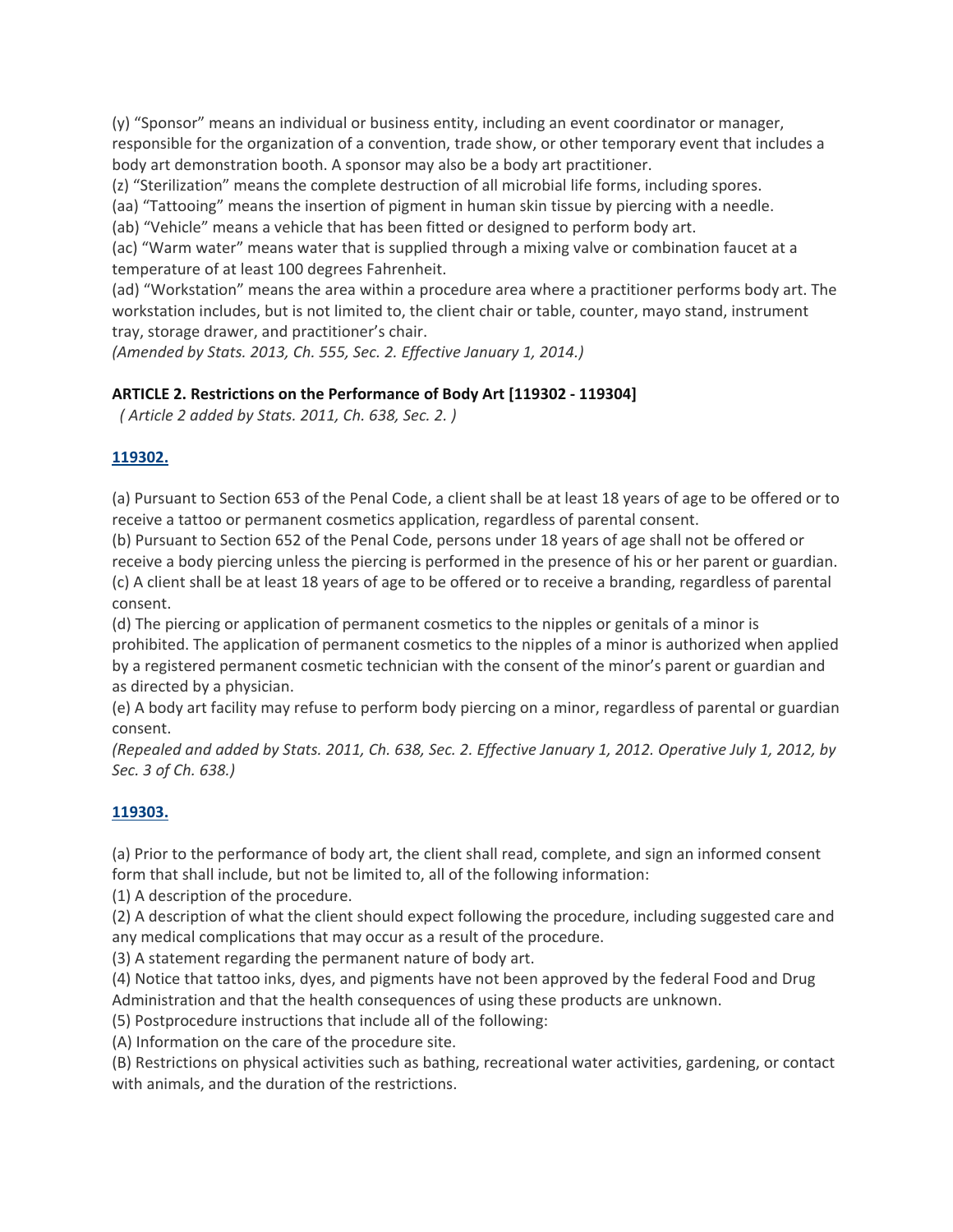(C) Signs and symptoms of infection, including, but not limited to, redness, swelling, tenderness of the procedure site, red streaks going from the procedure site towards the heart, elevated body temperature, or purulent drainage from the procedure site.

(D) Signs and symptoms that indicate the need to seek medical care.

(b) Prior to the performance of body art, the client shall receive, complete, and sign a questionnaire that includes all of the following information:

(1) Whether the client may be pregnant.

(2) Whether the client has a history of herpes infection at the proposed procedure site, diabetes, allergic reactions to latex or antibiotics, hemophilia or other bleeding disorder, or cardiac valve disease.

(3) Whether the client has a history of medication use or is currently using medication, including being prescribed antibiotics prior to dental or surgical procedures.

(4) Other risk factors for bloodborne pathogen exposure.

(c) All information gathered from the client that is personal medical information and that is subject to the federal Health Insurance Portability and Accountability Act of 1996 (HIPAA) or similar state laws shall be maintained or disposed of in compliance with those provisions.

*(Amended by Stats. 2013, Ch. 555, Sec. 3. Effective January 1, 2014.)*

## **119304.**

This chapter does not restrict the activities of a physician and surgeon licensed under Chapter 5 (commencing with Section 2000) of Division 2 of the Business and Professions Code or a physician assistant licensed under Chapter 7.7 (commencing with Section 3500) of Division 2 of the Business and Professions Code. Nothing in this chapter authorizes a practitioner to perform activities that are restricted under Chapter 5 (commencing with Section 2000) of Division 2 of the Business and Professions Code.

(Repealed and added by Stats. 2011, Ch. 638, Sec. 2. Effective January 1, 2012. Operative July 1, 2012, by *Sec. 3 of Ch. 638.)*

### **ARTICLE 3. Practitioner Registration [119306 ‐ 119311]**

*( Article 3 added by Stats. 2011, Ch. 638, Sec. 2. )*

# **119306.**

(a) A person shall not perform body art at any location other than a permitted permanent or temporary body art facility.

(b) A person shall not perform body art if he or she is not registered with the local enforcement agency. (c) As a condition of registration, the applicant shall provide all of the following:

(1) Evidence of current hepatitis B vaccination, including applicable boosters, unless the practitioner can demonstrate hepatitis B immunity or has complied with current federal OSHA hepatitis B vaccination declination requirements.

(2) Evidence of completion of OSHA Bloodborne Pathogen Training consistent with Section 119307 and pursuant to paragraph (2) of subdivision (g) of Section 5193 of Title 8 of the California Code of Regulations or its successor.

(3) Proof that he or she is 18 years of age or older.

(4) Self‐certification of, knowledge of, and commitment to meet state law and relevant local regulations pertaining to body art safety.

(5) His or her business address and the address at which he or she will perform any activity regulated by this chapter.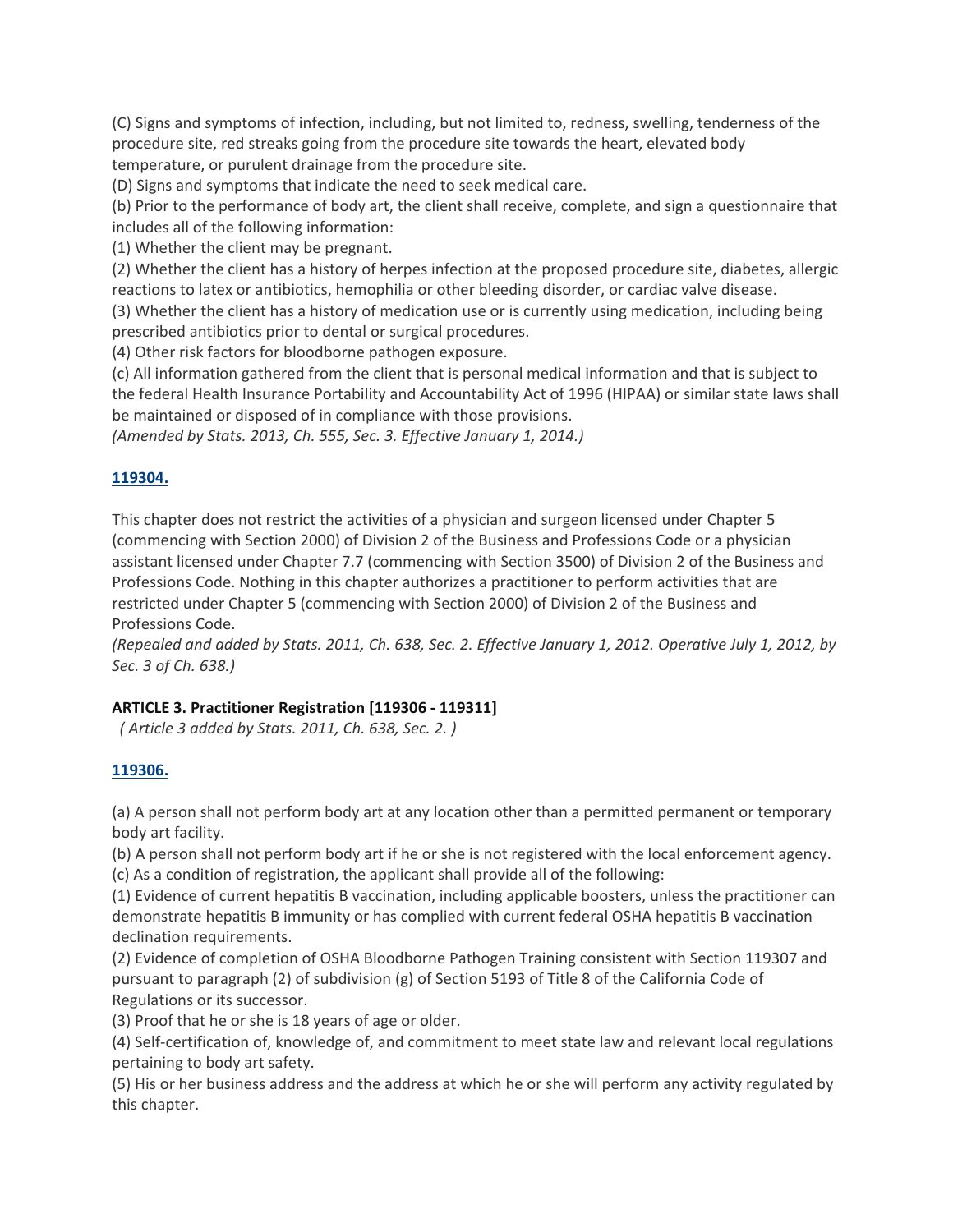(6) Payment of a registration fee directly to the local enforcement agency. The local enforcement agency shall set the fee at an amount not to exceed the amount necessary but that is sufficient to cover the actual costs of administering the program.

(d) A practitioner shall display, in a place readily visible to the public at the body art facility where the practitioner is performing body art, the certificate confirming registration with the local enforcement agency in the jurisdiction in which that practice is conducted.

(e) A valid and current registration issued by a local enforcement agency shall be valid in any other jurisdiction for no more than five consecutive days, or 15 days total, in any one calendar year.

(f) Practitioner registration shall be renewed annually by a process to be determined by the local enforcement agency.

(g) A practitioner shall obtain all necessary permits to conduct business, including, but not limited to, being registered with the local enforcement agency. In addition to the penalties available pursuant to Article 6 (commencing with Section 119320), a practitioner who violates this subdivision shall be subject to suspension and a penalty not to exceed three times the cost of registration.

*(Amended by Stats. 2013, Ch. 555, Sec. 4. Effective January 1, 2014.)*

### **119307.**

(a) Prior to registering with the local enforcement agency, a practitioner shall complete a Bloodborne Pathogens Exposure Control Training program that is specific to his or her practice.

(b) An owner shall provide Bloodborne Pathogens Exposure Control Training pursuant to the requirements of paragraph (2) of subdivision (g) of Section 5193 of Title 8 of the California Code of Regulations, or its successor, for all employees, practitioners, and volunteers who perform duties within the decontamination and sterilization area or procedure area.

(c) The Bloodborne Pathogens Exposure Control Training shall meet all of the following criteria:

(1) Training shall be conducted by a person or persons who are knowledgeable in exposure control and infection prevention in the body art setting and who are approved by the local enforcement agency in accordance with the provisions of this section.

(2) Training and training materials shall be specific to performing body art.

(3) Training shall consist of not less than two hours of instruction that includes all of the following:

(A) A copy and explanation of the Division of Occupational Safety and Health, Bloodborne Pathogens Standard, contained in Section 5193 of Title 8 of the California Code of Regulations, or its successor. (B) A copy and explanation of applicable county, city, or city and county ordinances that pertain to bloodborne pathogen transmission control in body art.

(C) Discussion of transmission, control, and symptoms of the diseases caused by bloodborne pathogens.

(D) Discussion of tasks involved in performing body art and how those tasks may lead to exposure to bloodborne pathogens for the client or practitioner.

(E) Discussion of the types and uses of personal protective equipment, such as disposable gloves, including an explanation of the limitations of the equipment.

(F) Discussion of the types of tasks, proper task technique, and order of tasks before and after putting on and removing personal protective equipment, to avoid contamination.

(G) Discussion of the importance of hand hygiene and a demonstration of proper hand hygiene techniques.

(H) Discussion of choice, use, and storage of disinfectants and antiseptics.

(I) Information on the signage required for biohazard materials and the importance of properly labeling chemicals and supplies.

(J) Information on hepatitis B vaccine, including safety and accessibility.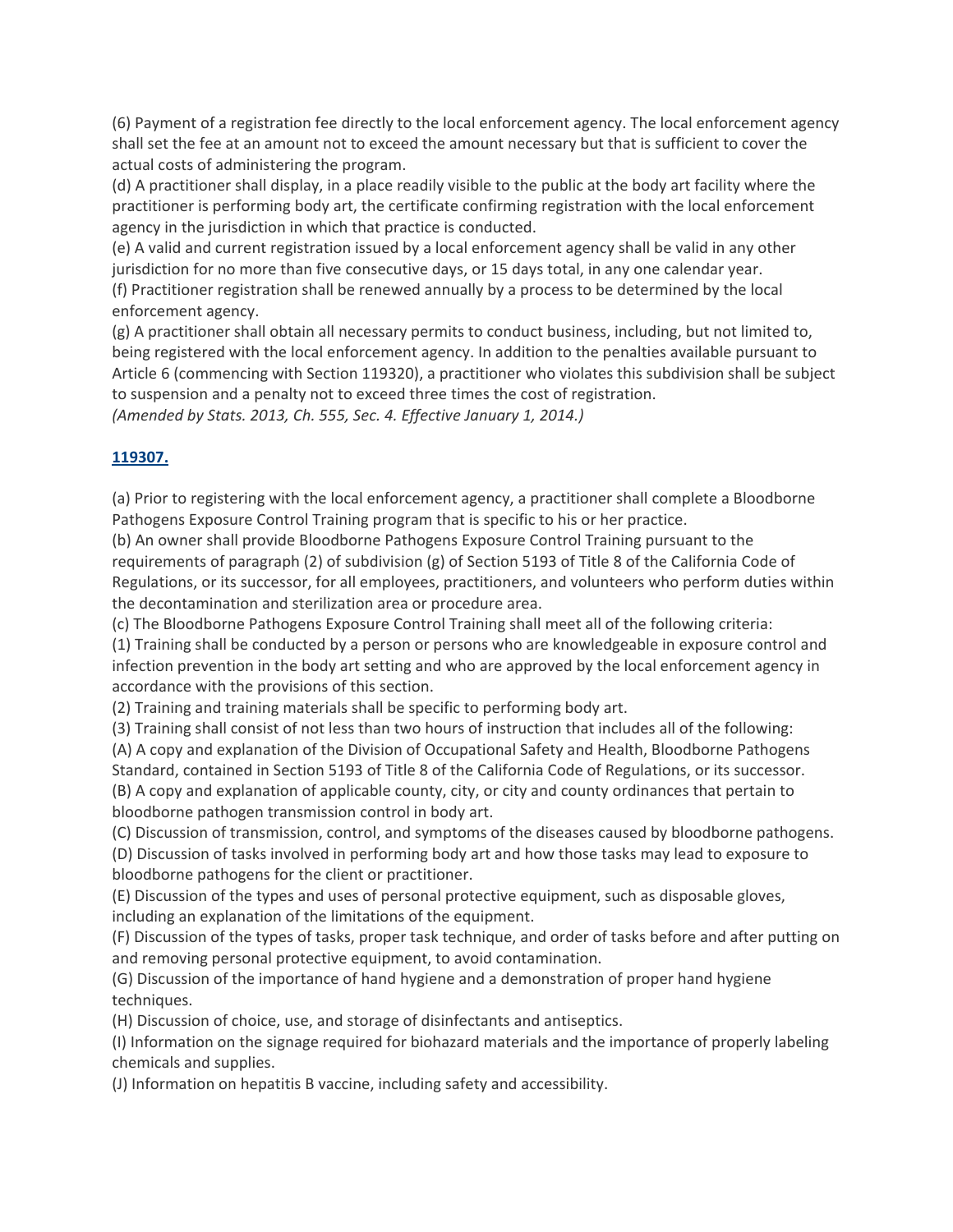(K) Discussion of what constitutes a bloodborne pathogen exposure incident, including all of the following:

(i) Examples of bloodborne pathogen exposure, how the exposure occurred, and what actions to take to prevent or minimize future exposures.

(ii) Risk of infection following a bloodborne pathogen exposure incident.

(iii) Procedures to be followed after an exposure incident, including medical followup.

(L) Opportunities for interactive questions and answers with the instructor.

(d) Each person required to complete a Bloodborne Pathogens Exposure Control Training program pursuant to this section shall annually complete a minimum of two hours of Bloodborne Pathogens Exposure Control Training update presented by a trainer eligible pursuant to paragraph (1) of subdivision (c).

(e) Records of training required pursuant to this section shall be maintained for three years and shall be available for inspection upon request of the enforcement officer.

*(Amended by Stats. 2013, Ch. 555, Sec. 5. Effective January 1, 2014.)*

#### **119308.**

(a) Before performing body art, the practitioner shall do all of the following:

(1) Wash and dry his or her hands consistent with sound hygienic practices.

(2) Put on a clean apron, bib, or lap pad over clean, dry clothing.

(3) Put on personal protective equipment that is appropriate for the task.

(4) Don clean, previously unused, disposable examination gloves on both hands just prior to the procedure. Gloves shall be worn throughout the procedure. If gloves come into contact with an object or surface other than the client's prepared skin or material to be used for the procedure, or if a glove is torn or punctured, both gloves shall be removed, hand hygiene performed, and new, clean, previously unused, disposable examination gloves shall be donned. If gloves are removed for any reason during a procedure, hand hygiene shall be performed prior to donning new, clean, previously unused, disposable examination gloves.

(5) If the skin at the procedure site is to be shaved, the skin shall be first washed with soap and water. A single‐use, disposable razor shall be used to shave the procedure site and then discarded into a sharps container.

(6) Immediately prior to performing the body art, the client's skin shall be prepared with an antiseptic solution, antimicrobial, or microbicide, according to manufacturer's instructions. The item used for application shall be discarded after use.

(b) At the completion of the procedure, the practitioner shall do all of the following:

(1) Answer questions regarding the procedure site.

(2) Provide postprocedure instructions.

(3) When covering a procedure site, use a sterile dressing.

(4) Place all used or discarded sharps waste in a sharps waste container.

(5) Wash and disinfect reusable instruments as provided in subdivisions (d) and (e) of Section 119309.

(6) Package and sterilize reusable instruments that may have come in contact with nonintact skin or mucosal surfaces.

(7) Clean and decontaminate the workstation and procedure area.

*(Amended by Stats. 2013, Ch. 555, Sec. 6. Effective January 1, 2014.)*

### **119309.**

(a) The practitioner shall maintain a clean and sanitary environment.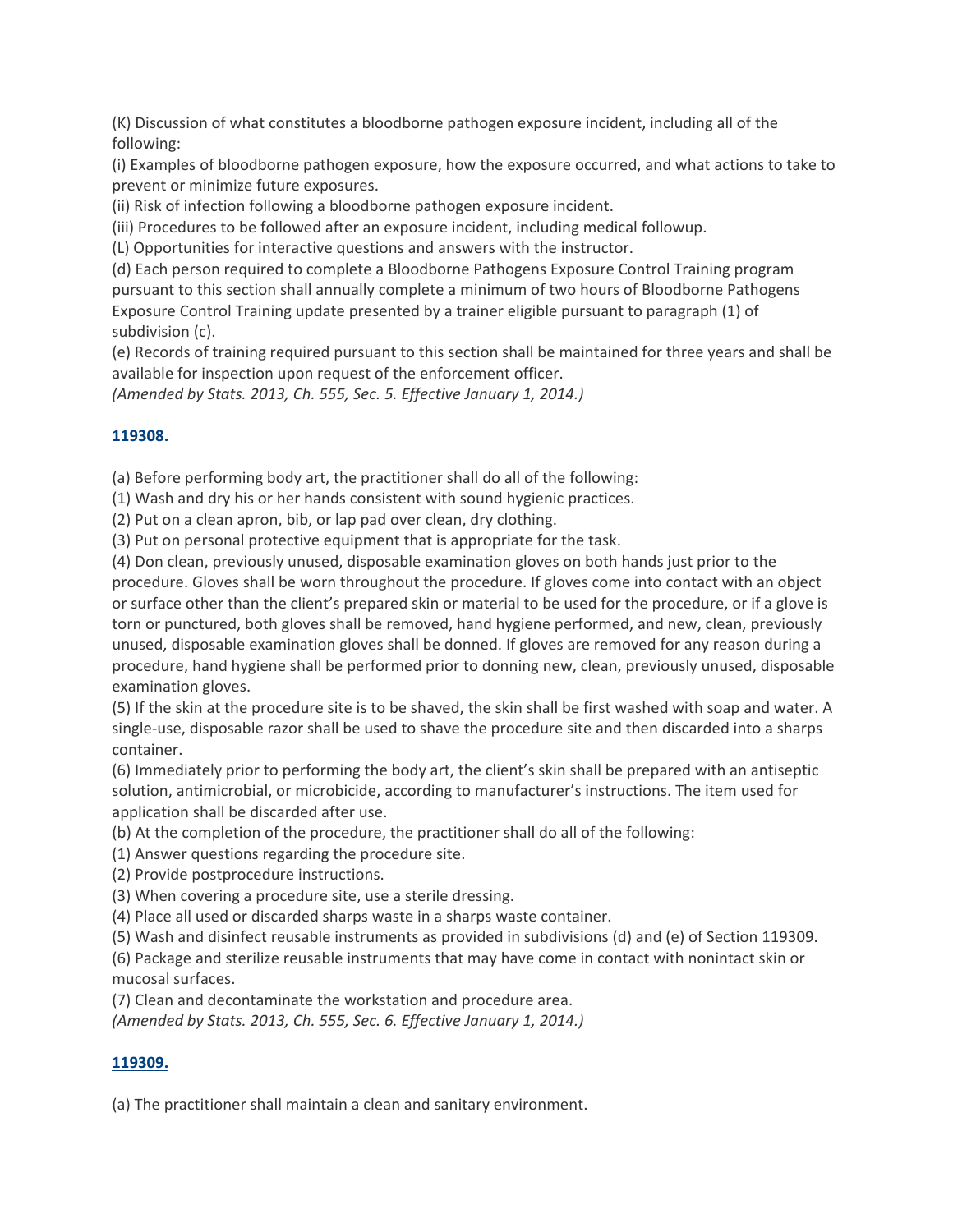(b) All solid surfaces and objects in the procedure area and the decontamination and sterilization area that have come into contact with the client or the materials used in performing the body art, including, but not limited to, chairs, armrests, tables, countertops, and trays, shall be immediately cleaned and decontaminated after each use by application of a disinfectant, used according to manufacturer's directions.

(c) The surfaces and objects in the procedure area shall be disinfected again before use if the area has been used for any activity following its previous disinfection.

(d) The practitioner shall wear disposable gloves on both hands when touching, decontaminating, or handling a surface, object, instrument, or jewelry that is soiled or that is potentially soiled with human blood.

(e) An instrument or other reusable item that comes into contact with nonintact skin or mucosal surfaces shall either be single use or be cleaned, decontaminated, packaged, and sterilized after each procedure. Sterilization shall be accomplished pursuant to the procedures established in Section 119315 by steam autoclave.

(f) An instrument or reusable item that does not come into contact with nonintact skin or mucosal surfaces shall be washed with a solution of soap and water, using a brush that is small enough to clean the interior surfaces, and decontaminated after each procedure.

(g) A reusable item that cannot be immediately washed, disinfected, and sterilized following completion of the body art procedure shall be placed in a basin of water with or without detergent.

(h) Sterile instrument packs shall be evaluated before use, and if the integrity of a pack is compromised in any way, including, but not limited to, being torn, punctured, wet, or having evidence of potential moisture contamination, the instrument pack shall be discarded or reprocessed before use.

(i) No food, drink, tobacco product, or personal effects are permitted in the procedure area. The practitioner shall not eat, drink, or smoke while performing a procedure. If a client requests to eat, drink, or smoke, the procedure shall be stopped and the procedure site shall be protected from possible contamination while the client leaves the procedure area to eat, drink, or smoke.

(j) Branding shall not be done with another client in the procedure area. During the procedure, the practitioner and the client shall wear appropriate protective face filter masks.

*(Amended by Stats. 2013, Ch. 555, Sec. 7. Effective January 1, 2014.)*

### **119310.**

(a) Jewelry placed in newly pierced skin shall be sterilized prior to piercing as specified in Section 119315 or shall be purchased presterilized. Sterile jewelry packs shall be evaluated before use and, if the integrity of a pack is compromised, including, but not limited to, being torn, wet, or punctured, the pack shall be discarded or reprocessed before use.

(b) Only jewelry made of ASTM F138, ISO 5832‐1, and AISI 316L or AISI 316LVM implant grade stainless steel, solid 14‐karat through 18‐karat yellow or white gold, niobium, ASTM F 136 6A4V titanium, platinum, or other materials found to be equally biocompatible shall be placed in newly pierced skin. (c) Ear piercing equipment with a disposable, single‐use, presterilized stud and clasp may be used only for piercing the ear pursuant to Article 7 (commencing with Section 119325).

(d) If measuring the body piercing site is necessary, clean calipers shall be used and the skin marked using clean toothpicks and ink or a single‐use marking pen.

*(Amended by Stats. 2013, Ch. 555, Sec. 8. Effective January 1, 2014.)*

### **119311.**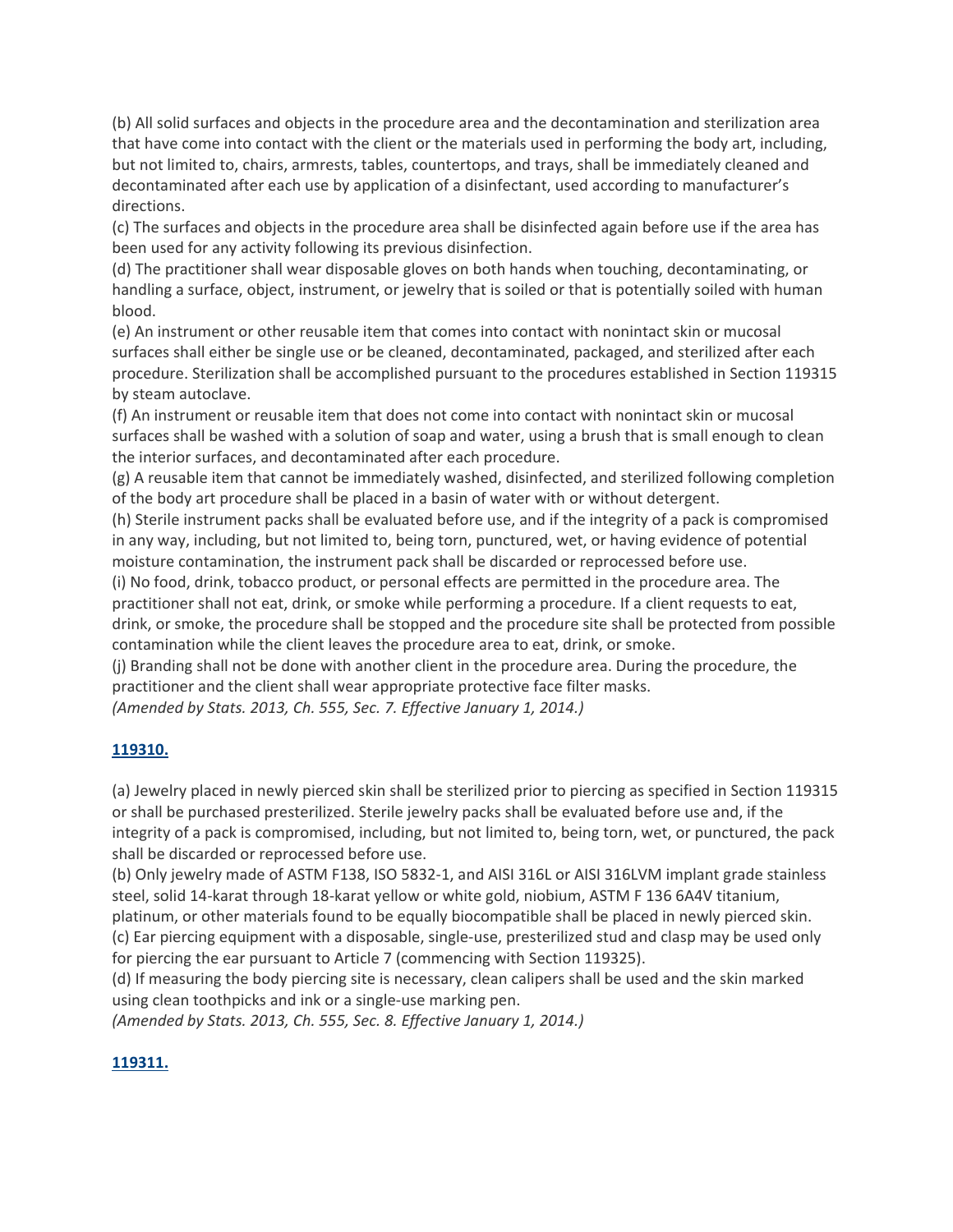(a) A product applied to the skin prior to tattooing or application of permanent cosmetics, including, but not limited to, stencils and marking and transfer agents, including pens, shall be single use and discarded into a waste container at the end of the procedure unless the product can be disinfected for reuse. (b) Only commercially manufactured inks, dyes, and pigments shall be used.

(c) Inks, pigments, soaps, and other products in multiple‐use containers shall be dispensed in a manner to prevent contamination of the storage container and its remaining contents through the use of a single‐use receptacle.

(d) Inks and pigments shall be placed into a clean, single‐use receptacle. The inks and pigments remaining in the receptacle shall be discarded immediately upon completion of the procedure.

(e) If a tray is used for inks or pigments, it shall be decontaminated after each procedure.

(f) Only single‐use needles and needle bars shall be used in tattooing and the application of permanent cosmetics. Needles and needle bars that are purchased in a nonsterilized state, shall be sterilized, pursuant to the process required by Section 119315.

(g) Needles, needle bars, grommets, and razors shall be discarded into a sharps waste container immediately upon completion of the procedure.

(h) Any part of a tattooing machine that may be touched by the practitioner during the procedure shall be covered with a disposable plastic sheath that is discarded upon completion of the procedure, and the machine shall be decontaminated upon completion of the procedure.

(i) A machine used to insert pigments shall be designed with removable tip parts between the tip and motor housing, and in a manner that will prevent backflow into enclosed parts of the motor housing. (j) A hand tool used to insert pigment shall be disposed of in a sharps container, with the sharps intact, unless the needle can be mechanically ejected from the hand tool.

(Added by Stats. 2011, Ch. 638, Sec. 2. Effective January 1, 2012. Operative July 1, 2012, by Sec. 3 of Ch. *638.)*

### **ARTICLE 4. Permanent Body Art Facilities [119312 ‐ 119315]**

*( Article 4 added by Stats. 2011, Ch. 638, Sec. 2. )*

# **119312.**

(a) A body art facility shall not conduct business without a valid health permit.

(b) No body art facility shall allow a practitioner who does not possess a valid practitioner registration to perform body art procedures at the facility.

(c) An owner of a body art facility shall notify the local enforcement agency in writing within 30 days of the resignation, termination, or new hire of a body art practitioner at the body art facility.

(d) The application for a health permit for a body art facility shall include all of the following:

(1) A copy of the facility's infection prevention control plan, as required by Section 119313.

(2) A fee, as set by the local enforcement agency at an amount not to exceed the amount necessary but that is sufficient to cover the actual costs of administration of the program. Fees established by this section shall be used exclusively in support of activities pursuant to this chapter.

(e) The local enforcement agency shall issue a health permit after an investigation has determined that the proposed body art facility and its method of operation meets the specifications of the approved plans or conforms to the requirements of this article.

(f) A health permit is valid only for the location of the facility and the time period indicated on the permit and may not be transferred to another owner or facility.

(g) The health permit shall be posted in a conspicuous place at the body art facility. Certificates of registration for all practitioners performing body art in that facility shall also be prominently displayed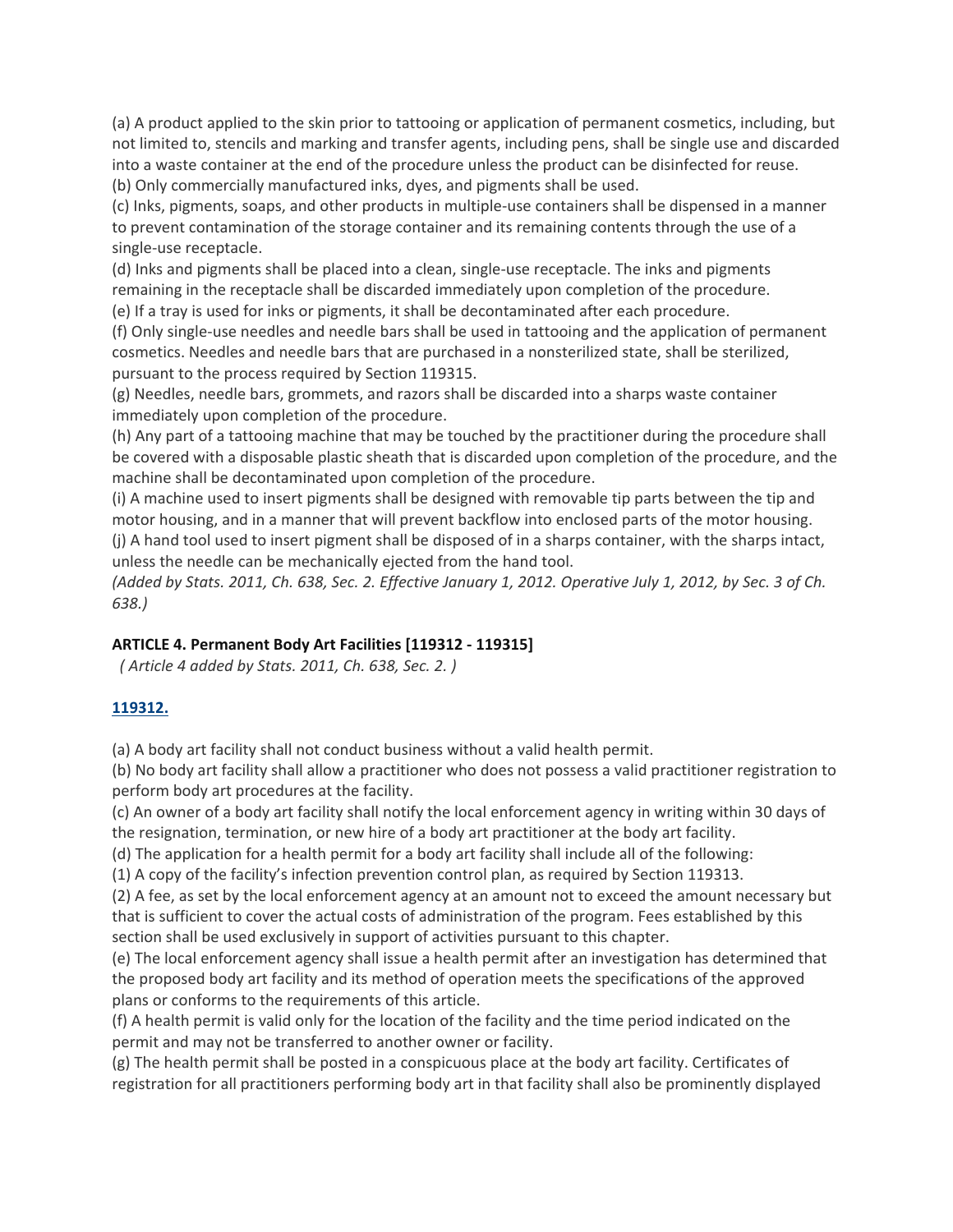either near the health permit or at the individual practitioner's procedure area if each practitioner has a designated area.

(h) A person proposing to construct a practice site or mobile practice site, other than a temporary body art event booth, shall submit plans to the Plan Review Unit of the local enforcement agency. The plans shall be approved in advance of the issuance of a building, plumbing, or electrical permit. All required corrections must be made and the body art facility approved to open before body art can be performed in the facility.

(i) Health permits shall be renewed annually through a process to be determined by the local enforcement agency.

(j) The county may suspend or revoke the permit of a body art facility if a person who does not possess a valid practitioner registration is allowed to perform body art.

(k) An owner who operates a body art facility shall obtain all necessary permits to conduct business, including, but not limited to, a permit issued by a local enforcement agency. In addition to the penalties available pursuant to Article 6 (commencing with Section 119320), an owner who violates this subdivision shall be subject to the closure of the facility and a penalty not to exceed three times the cost of the permit.

*(Amended by Stats. 2013, Ch. 555, Sec. 9. Effective January 1, 2014.)*

## **119313.**

(a) A body art facility shall maintain and follow a written Infection Prevention and Control Plan, provided by the owner or established by the practitioners, specifying the procedures to achieve compliance with each applicable requirement of this chapter.

(b) The Infection Prevention and Control Plan shall include all of the following:

(1) Procedures for cleaning and decontaminating environmental surfaces.

(2) Procedures for cleaning, decontaminating, packaging, sterilizing, and storing reusable instruments.

(3) Procedures for protecting clean instruments and sterile instrument packs from exposure to dust and moisture during storage.

(4) A setup and teardown procedure for any form of body art performed at the body art facility.

(5) Techniques to prevent the contamination of instruments or the procedure site during the performance of body art.

(6) Procedures for safe handling and disposal of sharps waste.

(c) The Infection Prevention and Control Plan shall be revised when changes are made in infection prevention practices, procedures, or tasks.

(d) Onsite training on the facility's Infection Prevention and Control Plan shall take place when tasks where occupational exposure may occur are initially assigned, any time there are changes in the procedures or tasks, and when new technology is adopted for use in the facility, but not less than once each year.

(e) Records of training required pursuant to this section shall be maintained for three years and shall be available for inspection upon request of the enforcement officer.

*(Amended by Stats. 2013, Ch. 555, Sec. 10. Effective January 1, 2014.)*

### **119314.**

(a) With the exception of a temporary demonstration booth, as specified in Sections 119317 and 119318, a body art facility shall comply with all of the following:

(1) Have floors, walls, and ceilings.

(2) Have floors and walls that are smooth, nonabsorbent, free of open holes, and washable.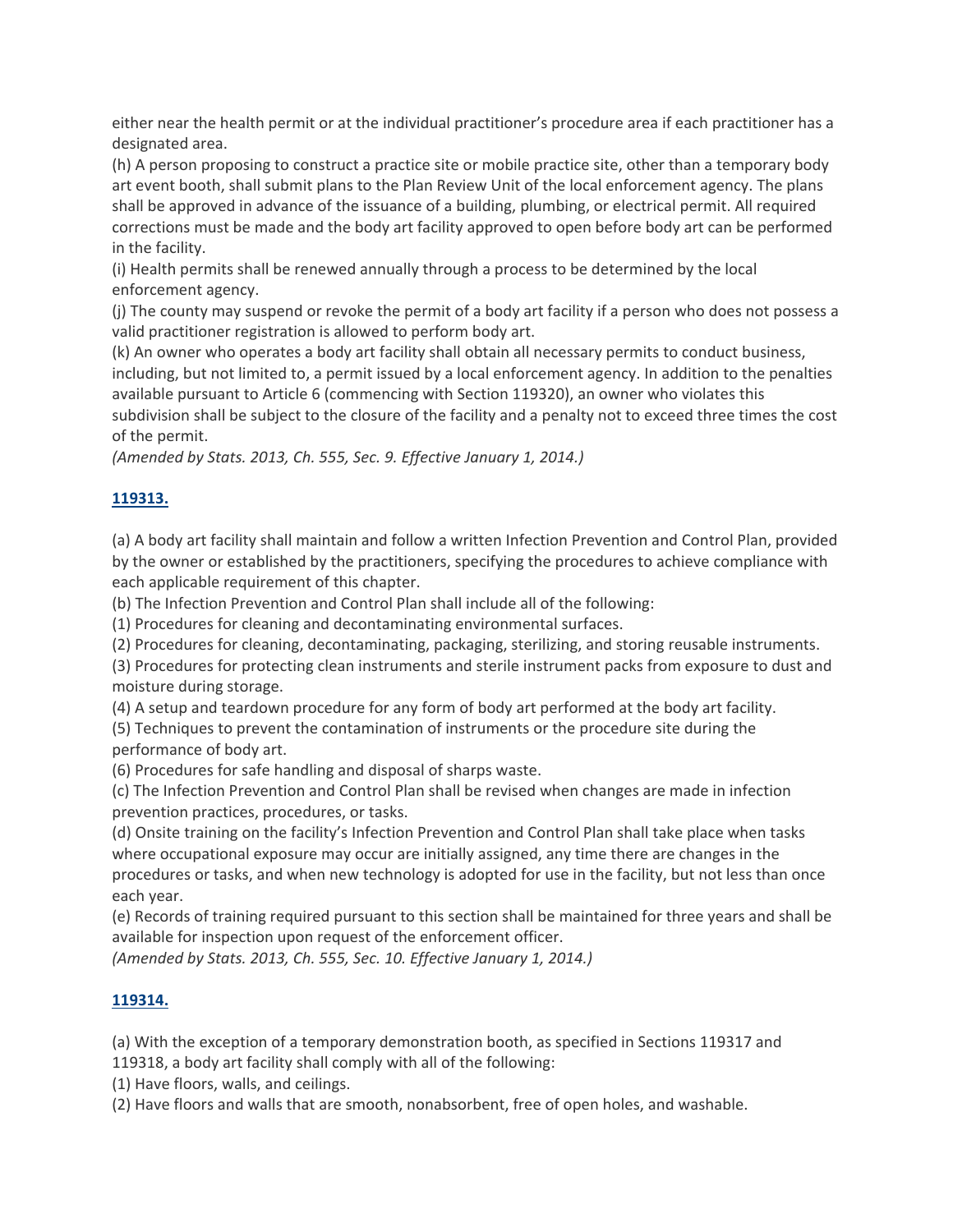(3) Be free of insect and rodent infestation.

(4) Be separate from any residential areas used for sleeping, bathing, or meal preparation. A body art facility associated with a residential dwelling shall have a separate entrance and toilet facility, and shall not have a door allowing direct access between the body art facility and the residential dwelling. (5) Have adequate toilet facilities, in accordance with the specifications of the State Building Standards

Code, local building standard codes, and any other local ordinance. The sink shall be supplied with hot and cold running water, containerized liquid soap, and single‐use paper towels that are dispensed from a wall‐mounted, touchless dispenser.

(b) Procedure areas in a body art facility shall meet all of the following standards:

(1) Be equipped with a light source that provides adequate light at the procedure area.

(2) Be separated, by a wall or ceiling‐to‐floor partition, from nail and hair activities.

(3) Be separated from all business not related to body art, at the discretion of the local enforcement agency.

(4) Be equipped with a sink supplied with hot and cold running water, containerized liquid soap, and single-use paper towels that are dispensed from a wall-mounted, touchless dispenser that is accessible to the practitioner.

(5) All sinks shall be permanently plumbed and meet local building and plumbing codes. Facilities that were issued a permit prior to January 1, 2014, shall have until July 1, 2014, to comply with this section.

(6) All counter surfaces and service trays shall have a smooth, durable, and nonabsorbent finish.

(c) Decontamination and sterilization areas within a body art facility shall meet all of the following requirements:

(1) Be separated from procedure areas by a space of at least five feet or by a cleanable barrier.

(2) Be equipped with a sink, hot and cold running water, containerized liquid soap, and single‐use paper towels dispensed from a wall‐mounted, touchless dispenser that is readily accessible to the practitioner. (d) Each procedure area shall have lined waste containers.

(e) Each procedure area shall have a sharps waste container that meets the following requirements:

(1) The sharps waste container shall be portable, if portability is necessary to ensure that the sharps waste container is within arm's reach of the practitioner.

(2) The sharps waste container shall be labeled with the words "sharps waste" or with the international biohazard symbol and the word "BIOHAZARD."

(3) All sharps waste produced during the process of tattooing, body piercing, or the application of permanent cosmetics shall be disposed by either of the following methods:

(A) Removal and disposal by a licensed waste hauler. Materials shall be disposed of at a licensed treatment facility or removed and transported through a mail‐back system authorized by the State Department of Public Health.

(B) As solid waste, after being disinfected by a method approved by the department pursuant to paragraph (3) of subdivision (a) of Section 118215.

(4) Documentation of proper disposal of sharps waste shall be maintained for three years and shall be available for inspection at the request of the enforcement officer.

(f) No animals shall be allowed in the procedure area or the decontamination and sterilization area except service animals, as defined by the federal Americans with Disabilities Act.

*(Amended by Stats. 2013, Ch. 555, Sec. 11. Effective January 1, 2014.)*

### **119315.**

A body art facility shall conform to the following sterilization procedures:

(a) Clean instruments to be sterilized shall first be sealed in sterilization packaging that contain either a sterilizer indicator or process indicator, unless instruments are being processed for immediate use. The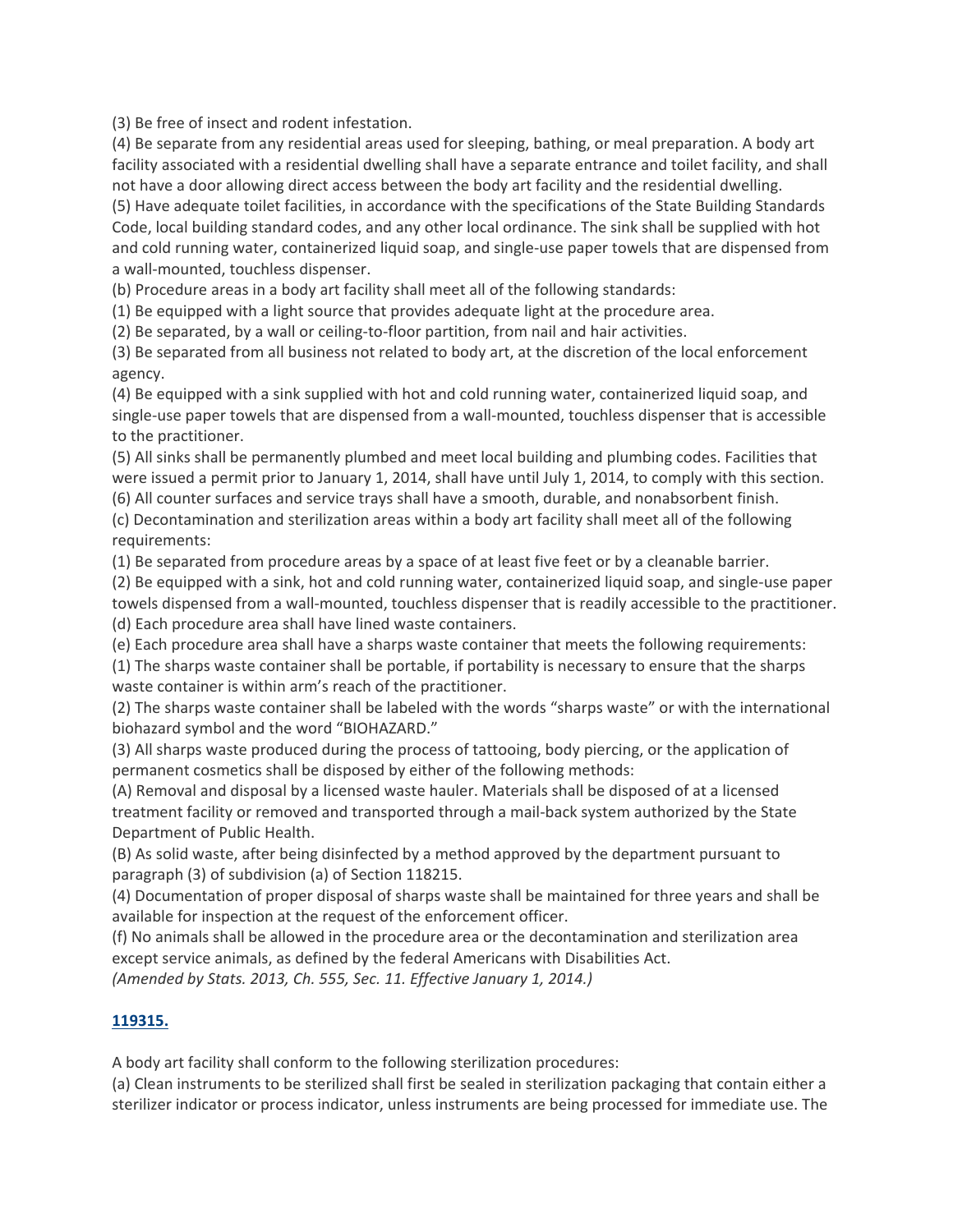outside of the pack shall be labeled with the name of the instrument if not immediately identifiable, the date sterilized, and the initials of the person operating the sterilizing equipment unless instruments are being sterilized for immediate use.

(b) Sterilizers shall be loaded, operated, decontaminated, and maintained according to manufacturer's directions, and shall meet all of the following standards:

(1) Only equipment manufactured for the sterilization of medical instruments shall be used.

(2) Sterilization equipment shall be tested using a commercial biological indicator monitoring system after the initial installation, after any major repair, and at least once per month. The expiration date of the monitor shall be checked prior to each use.

(3) Each sterilization load shall be monitored with mechanical indicators for time, temperature, and pressure. Each sterilization load shall include, at a minimum, a Class V integrator.

(4) Biological indicator monitoring test results shall be recorded in a log that shall be kept on site for three years after the date of the results.

(5) A written log of each sterilization cycle shall be maintained for three years, shall be available for inspection by the enforcement officer, and shall include all of the following information:

(A) The date of the load.

(B) A list of the contents of the load.

(C) The exposure time and temperature.

(D) The results of the Class V integrator.

(E) For cycles where the results of the biological indicator monitoring test are positive, how the items were cleaned, and proof of a negative test before reuse.

(c) Clean instruments and sterilized instrument packs shall be placed in clean, dry, labeled containers, or stored in a labeled cabinet that is protected from dust and moisture.

(d) Sterilized instruments shall be stored in the intact sterilization packaging or in the sterilization equipment cartridge until time of use.

(e) Sterile instrument packs shall be evaluated at the time of storage and before use. If the integrity of a pack is compromised, including, but not limited to, cases where the pack is torn, punctured, wet, or displaying any evidence of moisture contamination, the pack shall be discarded or reprocessed before use.

(f) A body art facility that does not afford access to a decontamination and sterilization area that meets the standards of subdivision (c) of Section 119314 or that does not have sterilization equipment shall use only purchased disposable, single‐use, presterilized instruments. In place of the requirements for maintaining sterilization records, the following records shall be kept and maintained for a minimum of 90 days following the use of the instruments at the site of practice for the purpose of verifying the use of disposable, single‐use, presterilized instruments:

(1) A record of purchase and use of all single‐use instruments.

(2) A log of all procedures, including the names of the practitioner and client and the date of the procedure.

(3) Written proof on company or laboratory letterhead showing that the presterilized instruments have undergone a sterilization process. Written proof shall clearly identify the instruments sterilized by name or item number and shall identify the lot or batch number of the sterilizer run.

*(Amended by Stats. 2013, Ch. 555, Sec. 12. Effective January 1, 2014.)*

#### **ARTICLE 4.5. Mobile Body Art Facilities [119316 ‐ 119316.5]**

*( Article 4.5 added by Stats. 2013, Ch. 555, Sec. 14. )*

### **119316.**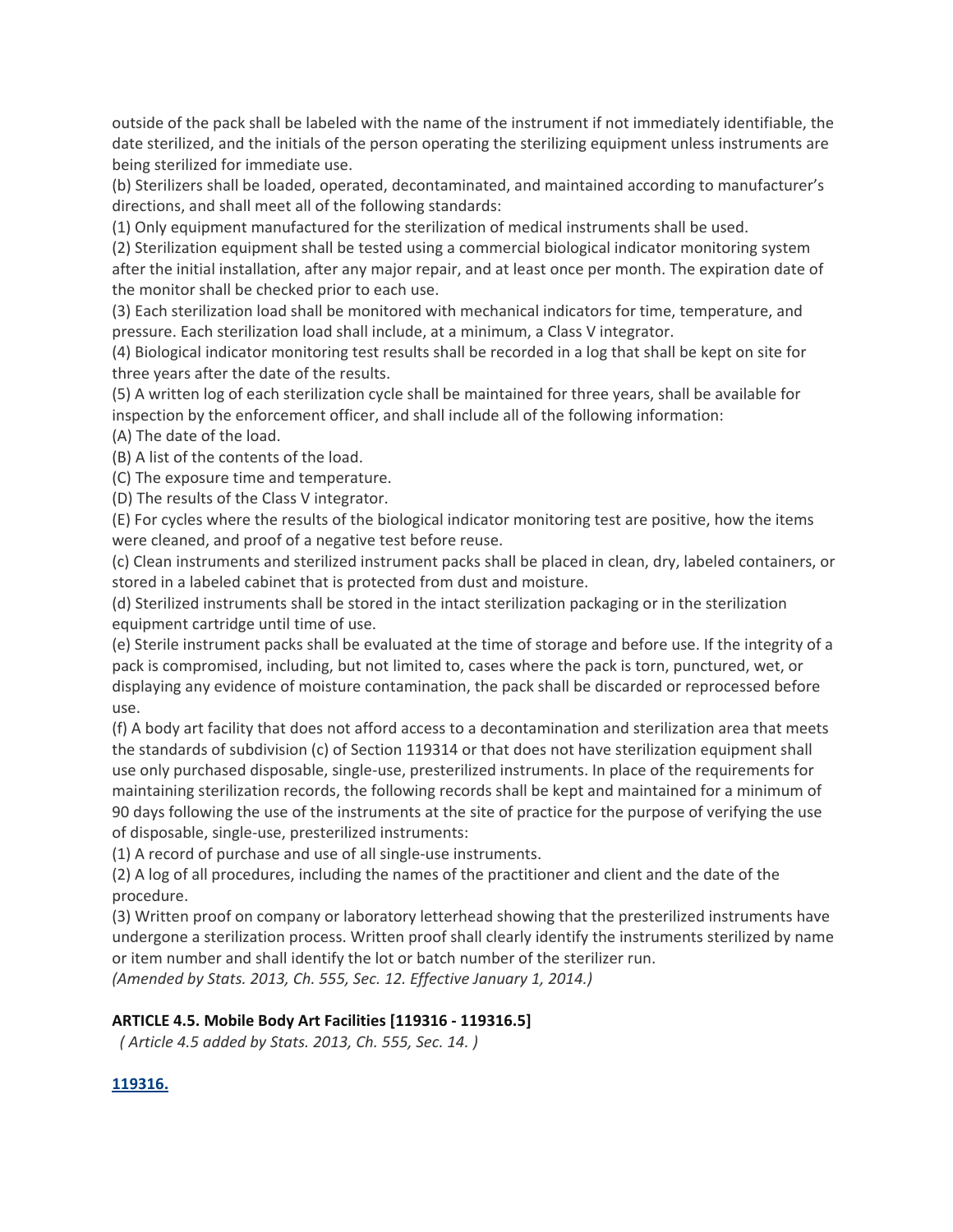(a) A mobile body art facility shall meet all the applicable requirements in Article 1 (commencing with Section 119300) to Article 4 (commencing with Section 119312), inclusive, and Article 6 (commencing with Section 119319), unless specifically exempted by this article.

(b) A mobile body art facility that is either a special purpose commercial modular and coach, as defined by Section 18012.5, or a commercial modular coach, as defined by Section 18001.8, shall be certified by the Department of Housing and Community Development, consistent with Chapter 4 (commencing with Section 18025) of Part 2 of Division 13, and regulations promulgated pursuant to that chapter.

(c) The Department of Motor Vehicles occupational licensing requirements, Division 5 (commencing with Section 11100) of the Vehicle Code, also apply to these mobile body art facilities.

(d) The local enforcement agency shall approve all equipment installation prior to operation.

*(Amended by Stats. 2015, Ch. 303, Sec. 346. Effective January 1, 2016.)*

## **119316.1.**

A mobile body art facility shall have all of the following:

(a) A fixed hand wash sink in the procedure area for the exclusive use of the practitioner that meets all of the following requirements:

(1) Availability of containerized liquid soap and single‐use paper towels that are dispensed from a wall‐ mounted, touchless dispenser.

(2) A pressurized supply of at least five gallons of potable water.

(3) Warm water.

(4) The sink measures at least nine inches wide, nine inches long, and five inches deep.

(b) All counter surfaces and service trays shall have a smooth, durable, and nonabsorbent finish.

(c) A waste water tank that shall be sized to be a minimum of 1.5 times the size of the potable water tank.

*(Added by Stats. 2013, Ch. 555, Sec. 14. Effective January 1, 2014.)*

### **119316.2.**

(a) All body art procedures shall be completed inside the mobile body art facility.

(b) The mobile body art facility's doors and windows shall remain closed during procedures.

(c) Notwithstanding subdivision (b), a mobile body art facility may keep doors or windows open during a procedure only if the openings are covered by a screen constructed to cover the entirety of the opening that is the equivalent of a 16 mesh per square inch screen or better.

*(Added by Stats. 2013, Ch. 555, Sec. 14. Effective January 1, 2014.)*

### **119316.3.**

A mobile body art facility shall use only purchased disposable, single‐use, presterilized instruments. *(Added by Stats. 2013, Ch. 555, Sec. 14. Effective January 1, 2014.)*

### **119316.4.**

A mobile body art facility shall only be operated within 200 feet of an accessible restroom. *(Added by Stats. 2013, Ch. 555, Sec. 14. Effective January 1, 2014.)*

### **119316.5.**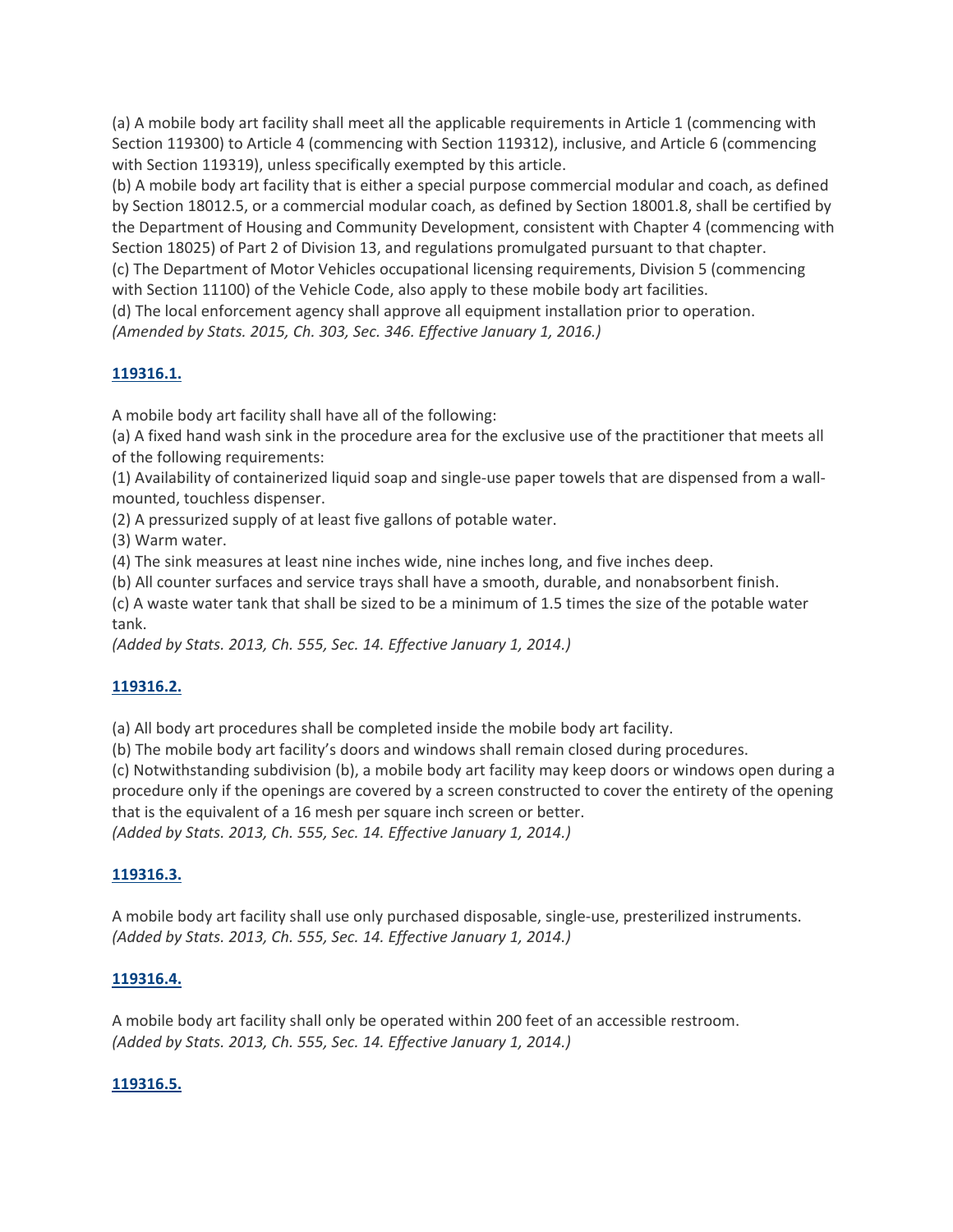A mobile body art facility shall be used exclusively for performing body art and shall not be used as a living space or residence.

*(Added by Stats. 2013, Ch. 555, Sec. 14. Effective January 1, 2014.)*

#### **ARTICLE 5. Temporary Body Art Facilities [119317 ‐ 119318]**

*( Article 5 added by Stats. 2011, Ch. 638, Sec. 2. )*

### **119317.**

A practitioner may, in the local jurisdiction of registration, practice in a temporary demonstration booth for no more than seven days in a 90-day period. The demonstration booth shall meet all of the following requirements:

(a) Be located within a building that has hand washing facilities with hot and cold running water, soap, and single‐use paper towels to which practitioners have direct access.

(b) Constructed with a partition of at least three feet in height separating the procedure area from the public.

(c) Have floor space of at least 50 square feet for each practitioner.

(d) Be free of insect or rodent infestation.

(e) Used exclusively for performing body art.

(f) Equipped with adequate light available at the level where the practitioner is performing body art. (g) (1) For temporary body art events consisting of one demonstration booth, the booth shall be equipped with hand washing equipment that, at a minimum, consists of containerized liquid soap, single‐use paper towels, a five‐gallon or larger container of potable water accessible via spigot, and a wastewater collection and holding tank of corresponding size. Potable water shall be refilled and the holding tank evacuated frequently to provide uninterrupted use, or as determined by the local enforcement agency.

(2) For temporary body art events consisting of two or more demonstration booths, practitioner hand wash areas shall be provided throughout the event. The hand wash areas shall be located within a booth with partitions at least three feet in height separating the hand wash area from the public. The area shall be equipped with a commercial, self‐contained hand wash station that consists of containerized liquid soap, single‐use paper towels, a storage capacity of five gallons or more of potable water, and a trash receptacle. The sponsor shall provide one hand wash area for every two demonstration booths at the event.

(h) Have smooth, cleanable flooring.

(i) No food, drink, or tobacco products are permitted in the demonstration booth.

(j) Not allow animals within the confines of the demonstration booth.

(k) Be operating with all necessary permits to conduct business. In addition to the penalties available pursuant to Article 6 (commencing with Section 119320), a sponsor or practitioner who violates this subdivision shall be subject to closure of the temporary body art event or a penalty not to exceed three times the cost of the permit or both closure and the penalty.

*(Amended by Stats. 2013, Ch. 555, Sec. 15. Effective January 1, 2014.)*

#### **119317.5.**

A local enforcement agency may establish a fee not to exceed the amount necessary, but that is sufficient to cover, the actual costs of the administration of Section 119317.

(Added by Stats. 2011, Ch. 638, Sec. 2. Effective January 1, 2012. Operative July 1, 2012, by Sec. 3 of Ch. *638.)*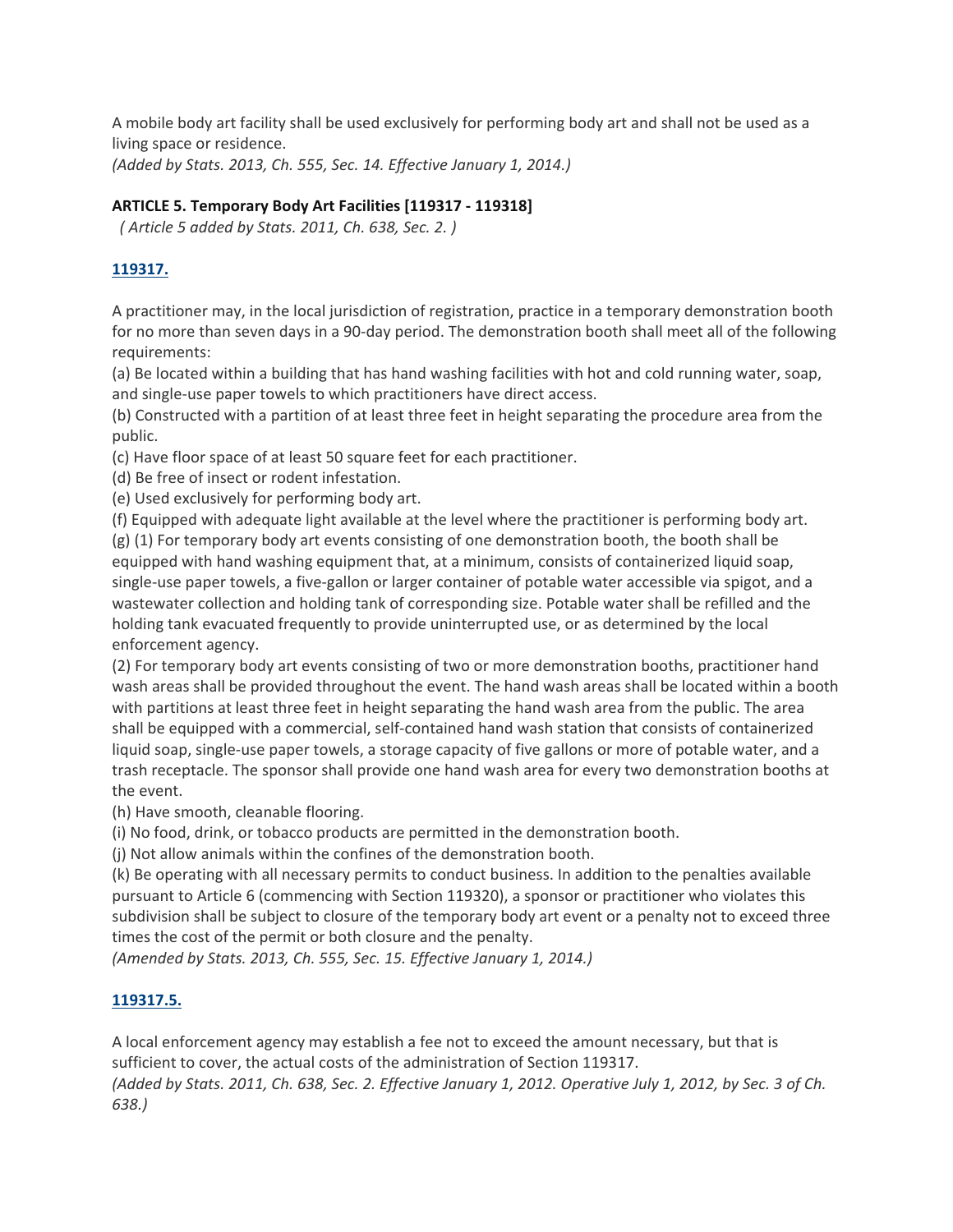#### **119318.**

(a) The sponsor of a temporary body art event shall obtain all necessary permits to conduct business in the jurisdiction where the event will be held. The sponsor shall submit a complete temporary facility permit application to the local enforcement agency a minimum of 30 days prior to the date of the scheduled event. A local enforcement agency may establish a fee not to exceed the amount necessary, but that is sufficient to cover, the actual costs of the administration of this section. In addition to the penalties available pursuant to Article 6 (commencing with Section 119320), a sponsor who violates this subdivision shall be subject to closure of the temporary body art event and a penalty not to exceed three times the cost of the permit.

(b) The sponsor shall not allow a person to perform body art procedures at the event unless the person has a valid body art practitioner registration.

(c) The sponsor of a temporary body art event shall be responsible for ensuring the availability of support facilities and supplies for practitioners and vendors, including, but not limited to:

(1) A demonstration booth that meets the requirements of subdivisions (a) to (k), inclusive, of Section 119317.

(2) Restrooms that have flush toilets supplied with toilet paper, and hand wash sinks supplied with hot and cold potable running water, soap, and single‐use paper towels to which practitioners have direct access.

(3) Sharps waste containers for each demonstration booth.

(4) The use of a licensed medical waste disposal company for removal of all sharps waste containers used during the body art event.

(5) Frequent trash pickup from demonstration booths.

(6) Wastewater removal and potable water recharge for hand wash areas at a frequency that will provide uninterrupted use, or as determined by the local enforcement agency.

(7) When applicable, decontamination and sterilization area that is separated from a procedure area by at least five feet or by a cleanable barrier.

(8) Adequate backup supplies that have been stored in compliance with subdivision (d) of Section 119315 and that can be purchased by practitioners, including, but not limited to:

(A) Presterilized tattoo needles.

(B) Presterilized needle tubes.

(C) Presterilized piercing instruments, including, but not limited to, needles, receiving tubes, corks, marking tools, and forceps.

(D) Plastic bags, barrier film, clip cord covers, and plastic wrap.

(E) Ink cups.

(F) Nitrile and latex gloves.

(G) Single‐use tubes of water‐based and petroleum‐based lubricants.

(H) Absorbent dressing materials.

(I) All forms and documents required to perform body art, including, but not limited to, client consent forms, medical history forms, aftercare instructions, and single‐use instrument logs.

(d) The name, telephone number, and directions to an emergency room near the temporary body art event shall be posted in a conspicuous location.

(e) Each practitioner working in a booth at a temporary body art event shall display his or her certificate of registration, or keep the certificate in a folder that is available for inspection upon request of the enforcement officer or a client.

*(Amended by Stats. 2013, Ch. 555, Sec. 16. Effective January 1, 2014.)*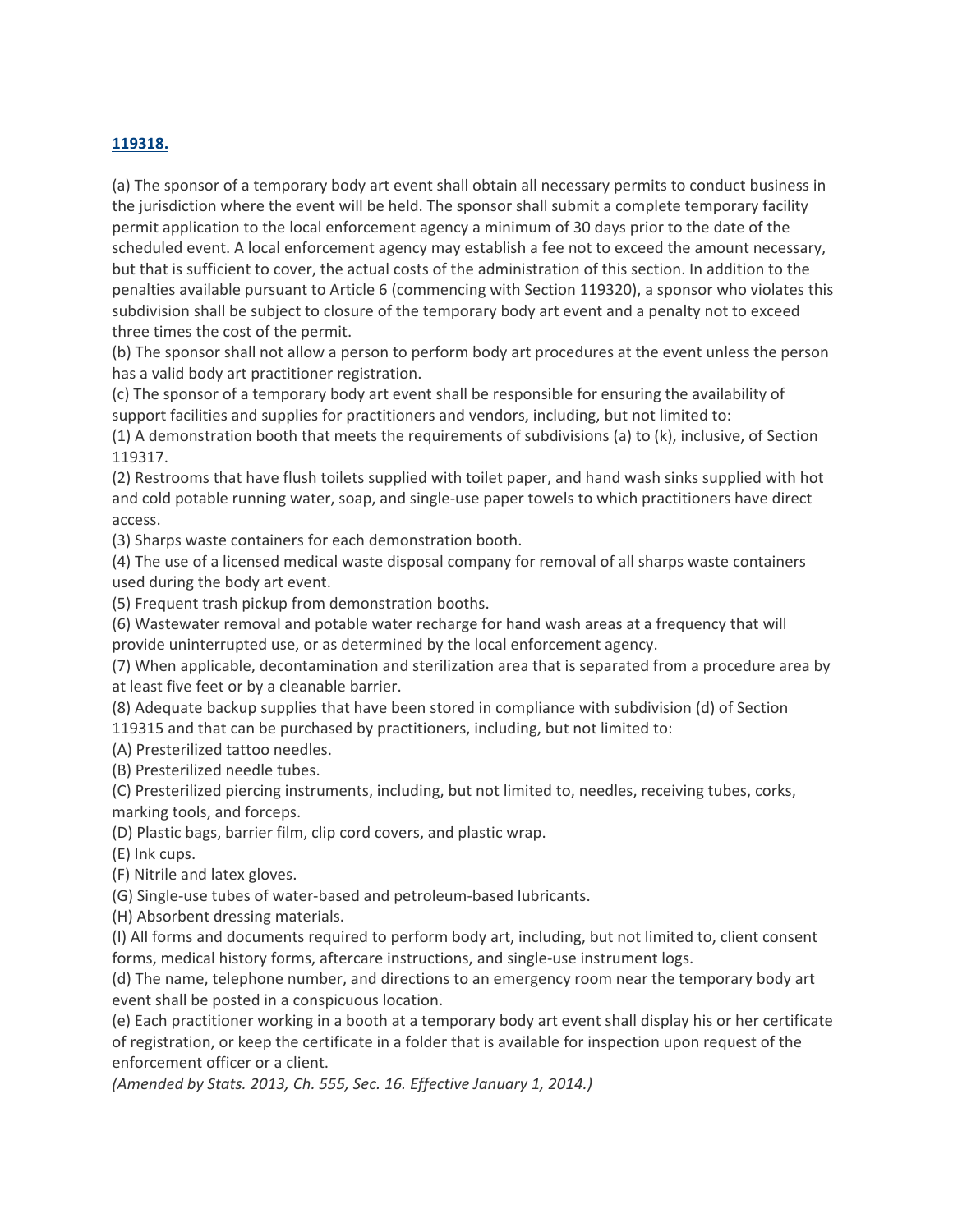#### **ARTICLE 6. Enforcement [119319 ‐ 119324.5]**

*( Article 6 added by Stats. 2011, Ch. 638, Sec. 2. )*

#### **119319.**

(a) An enforcement officer may enter a body art facility during the facility's hours of operation and other reasonable times to do any of the following:

(1) Conduct inspections, issue citations, and secure samples, photographs, or other evidence from a body art facility, or any facility suspected of being a body art facility.

(2) Check the Infection Prevention and Control Plan, required pursuant to Section 119313, to determine if persons working in the facility are following the plan, and to determine if the plan is in compliance with this chapter.

(3) Secure as evidence documents, or copies of documents, including the Infection Prevention and Control Plan, or any record, file, paper, process, invoice, or receipt for the purpose of determining compliance with this chapter.

(b) A written report shall be made and a copy shall be supplied or mailed to the owner or practitioner at the completion of an inspection or investigation.

(c) Based upon inspection findings or other evidence, an enforcement officer may impound instruments that are found to be unsafe to use, used in an unapproved manner, or used in an unapproved location. Within 30 days, the local enforcement agency that has impounded the equipment shall commence proceedings to release the instrument or to seek administrative or legal remedy for its disposal.

(d) It is a violation of this chapter for the owner or a person working in a body art facility to do any of the following:

(1) Conceal records or evidence, or to withhold evidence.

(2) Interfere with the performance of the duties of an enforcement officer.

(3) Make a false statement, representation, certification, record, report, or otherwise falsify information required to be submitted or maintained pursuant to this chapter.

*(Amended by Stats. 2013, Ch. 555, Sec. 17. Effective January 1, 2014.)*

### **119320.**

(a) A certificate of registration or a health permit may be suspended by a local enforcement agency for a violation of this chapter.

(b) A body art facility or practitioner whose certificate of registration or health permit has been suspended shall cease doing business until the certificate or permit has been reinstated. Suspension of the registration of one practitioner in a body art facility does not affect the status of other practitioners in the facility unless the violation or violations are for conditions or equipment that affects the ability of all the practitioners in the facility to comply with the provisions of this chapter.

(c) A body art facility for which the health permit has been revoked shall close and remain closed until a new health permit has been issued.

(d) Whenever an enforcement officer finds that a practitioner or body art facility is not in compliance with the requirements of this chapter, the enforcement officer shall issue a notice to comply or a notice of violation to the registrant or permitholder setting forth the acts or omissions with which the registrant or permitholder is charged, and informing him or her of a right to a hearing, if requested, to show cause why the registration or permit should not be suspended or revoked.

(e) (1) A written request for a hearing shall be made by the registrant or permitholder within 15 calendar days after receipt of the notice.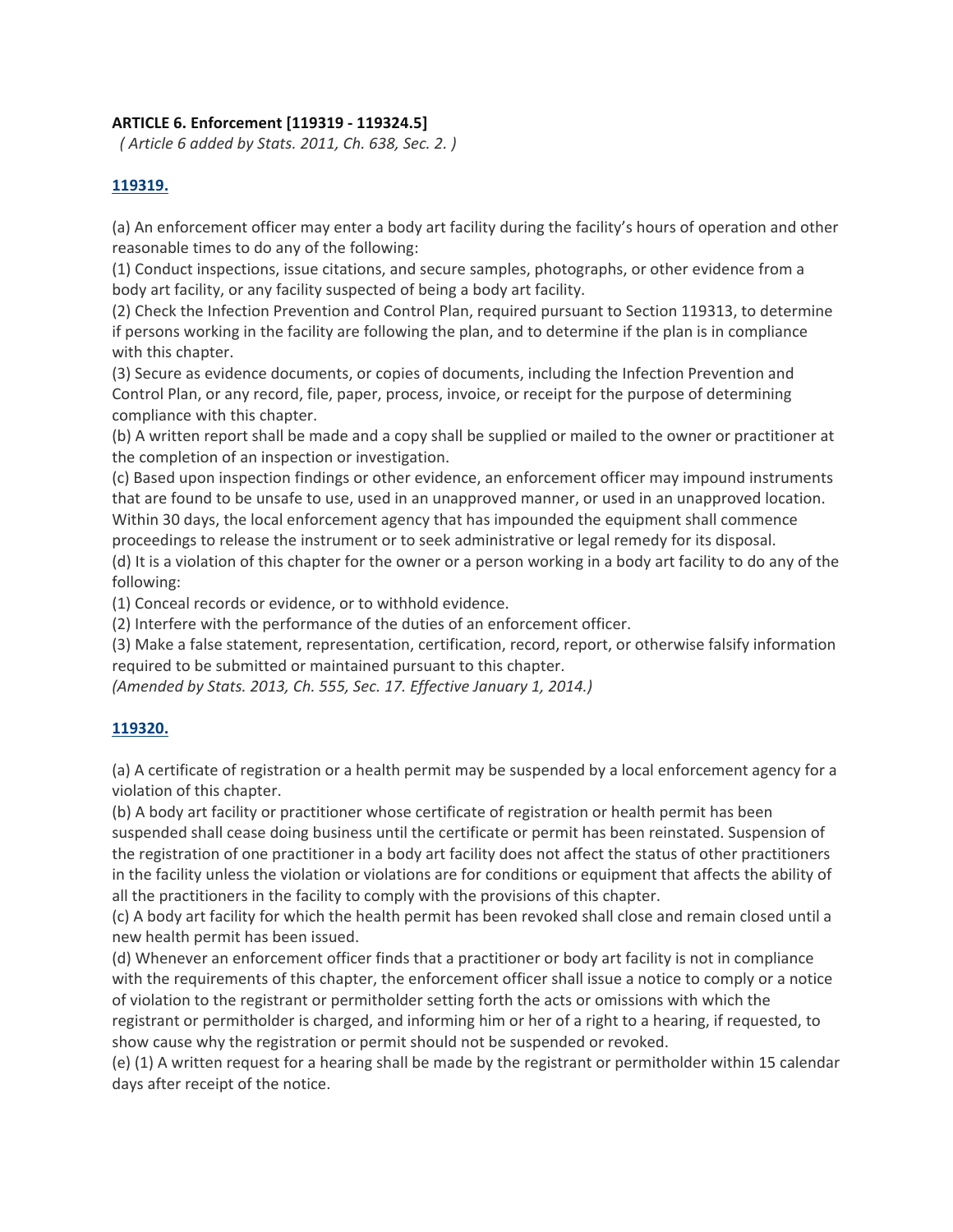(2) The hearing shall be held within 15 calendar days of the receipt of a request for a hearing. Upon written request of the registrant or permitholder, the hearing officer may postpone a hearing date, if circumstances warrant the action.

(f) A failure to request a hearing within 15 calendar days after receipt of the notice shall be deemed a waiver of the right to a hearing.

(g) The hearing officer shall issue a written notice of decision to the registrant or permitholder within five working days following the hearing. In the event of a suspension or revocation, the notice shall specify the acts or omissions with which the registrant or permitholder is charged, and shall state the terms of the suspension or that the registration or health permit has been revoked.

(h) A certificate of registration or health permit may be reinstated or a new certificate of registration or health permit issued if the local enforcement agency determines that the conditions that prompted the suspension or revocation no longer exist.

(Added by Stats. 2011, Ch. 638, Sec. 2. Effective January 1, 2012. Operative July 1, 2012, by Sec. 3 of Ch. *638.)*

# **119321.**

If an imminent health hazard is found, the enforcement officer may suspend a registration temporarily and order the practitioner to cease operation if the hazard is not corrected. If the hazard affects the entire body art facility, then the entire facility may be closed immediately. Whenever a registration or health permit is suspended as the result of an imminent health hazard, the enforcement officer shall issue to the registrant or permitholder a notice setting forth the acts or omissions being charged, specifying the pertinent code section, and informing the registrant or permitholder of the right to a hearing.

(Added by Stats. 2011, Ch. 638, Sec. 2. Effective January 1, 2012. Operative July 1, 2012, by Sec. 3 of Ch. *638.)*

# **119322.**

The local enforcement agency may, after providing opportunity for a hearing, modify, suspend, or revoke a certificate of registration or a health permit for serious or repeated violations of any requirement of this chapter or for interference in the performance of the duty of the enforcement officer.

(Added by Stats. 2011, Ch. 638, Sec. 2. Effective January 1, 2012. Operative July 1, 2012, by Sec. 3 of Ch. *638.)*

# **119323.**

Performing body art without being registered, performing body art at an unpermitted location, operating a body art facility without a health permit, or operating a temporary body art event without a permit shall be a misdemeanor. The local enforcement agency may also assess an administrative penalty in an amount not less than twenty‐five dollars (\$25) and not more than one thousand dollars (\$1,000) for violation of any provision of this chapter. All fines are to be retained by the local enforcement agency for enforcement of the provisions of this chapter.

*(Amended by Stats. 2013, Ch. 555, Sec. 18. Effective January 1, 2014.)*

### **119324.**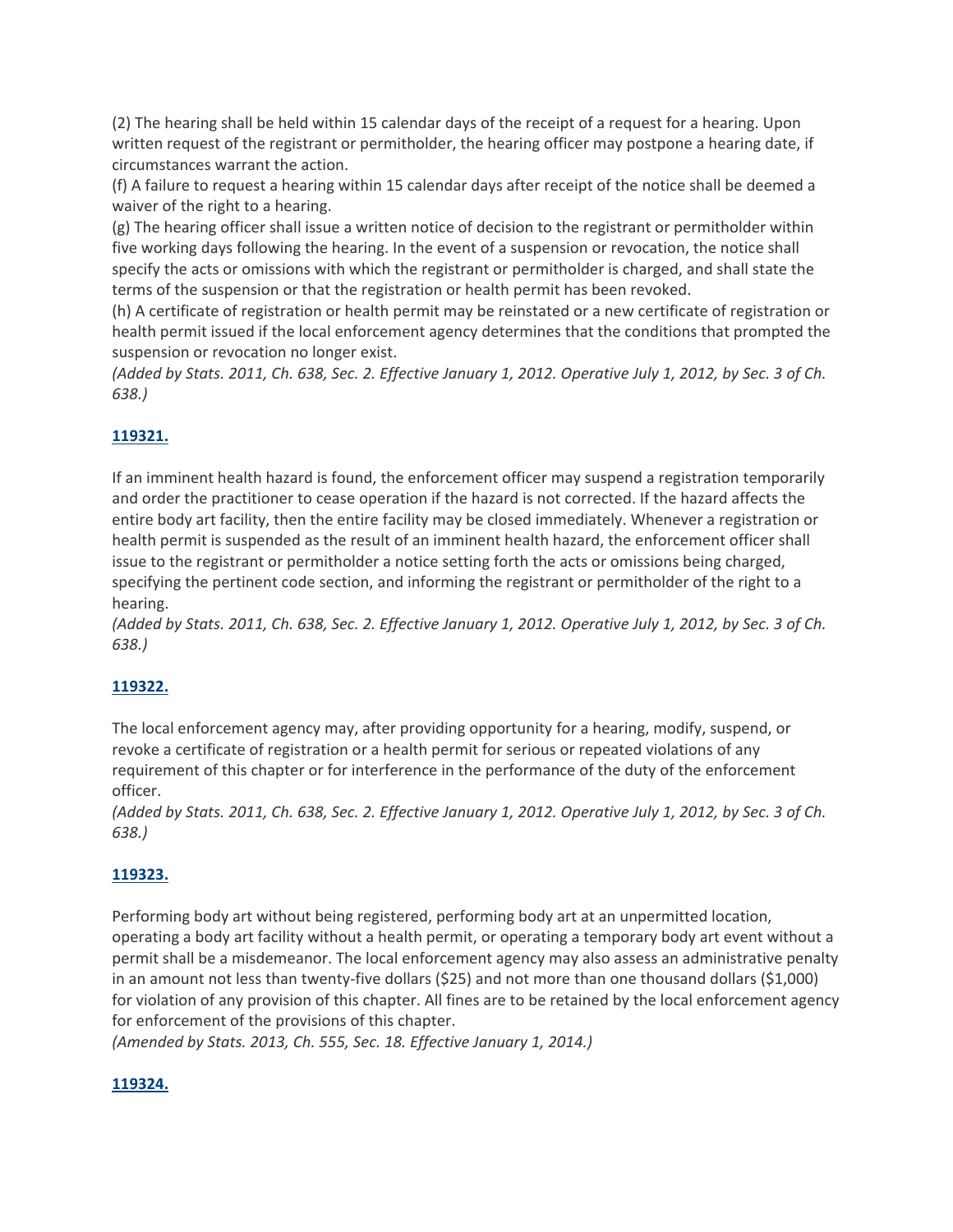A city, county, or city and county may adopt regulations or ordinances that do not conflict with, or are more stringent than, the provisions of this chapter as they relate to body art. (Added by Stats. 2011, Ch. 638, Sec. 2. Effective January 1, 2012. Operative July 1, 2012, by Sec. 3 of Ch. *638.)*

## **119324.5.**

The local fees imposed pursuant to this chapter shall not exceed the reasonable costs to a local government for issuing licenses and permits, performing investigations, inspections, and audits, enforcing orders, and the administrative enforcement and adjudication thereof. (Added by Stats. 2011, Ch. 638, Sec. 2. Effective January 1, 2012. Operative July 1, 2012, by Sec. 3 of Ch. *638.)*

#### **ARTICLE 7. Mechanical Stud and Clasp Ear Piercing [119325 ‐ 119328]**

*( Article 7 added by Stats. 2011, Ch. 638, Sec. 2. )*

#### **119325.**

(a) The piercing of the ear with a mechanical stud and clasp device does not constitute body art or body piercing as defined in this chapter. It is the intent of the Legislature, in enacting this article, to provide uniform and statewide requirements for the performance of ear piercing with a mechanical stud and clasp device. The piercing of an ear with a mechanical stud and clasp device shall only be subject to the requirements in this article.

(b) The area within a facility where mechanical stud and clasp ear piercing is conducted shall be safe and sanitary and shall not constitute a threat to the public health and safety, as reasonably determined by the local enforcement agency.

(c) The mechanical stud and clasp device that is used to pierce an ear pursuant to this article shall be single‐use, presterilized, stud and clasp only.

(d) The single‐use mechanical stud and clasp device used to pierce an ear pursuant to this article shall meet the jewelry requirements in subdivision (e).

(e) Only jewelry made of ASTM F138, ISO 5832‐1, and AISI 316L or AISI 316LVM implant grade stainless steel, solid 14‐karat through 18‐karat yellow or white gold, niobium, ASTM F136 6A4V titanium, platinum, or other materials found to be equally biocompatible shall be placed in newly pierced skin. *(Amended by Stats. 2013, Ch. 555, Sec. 19. Effective January 1, 2014.)*

### **119326.**

(a) The local enforcement agency may require a facility that provides mechanical stud and clasp ear piercing services to submit a notification form, which shall be provided by the local enforcement agency in the jurisdiction in which the facility is located. If the local enforcement agency requires this notification form, the form shall include all of the following information:

(1) The address of all facilities within the jurisdiction where mechanical stud and clasp ear piercing will be performed.

(2) A statement that the mechanical stud and clasp ear piercing will be conducted in compliance with the requirements of this article.

(3) The contact information for the person responsible for compliance with this article and who the local enforcement agency should contact regarding complaints from the public regarding mechanical stud and clasp ear piercing at a facility listed in paragraph (1).